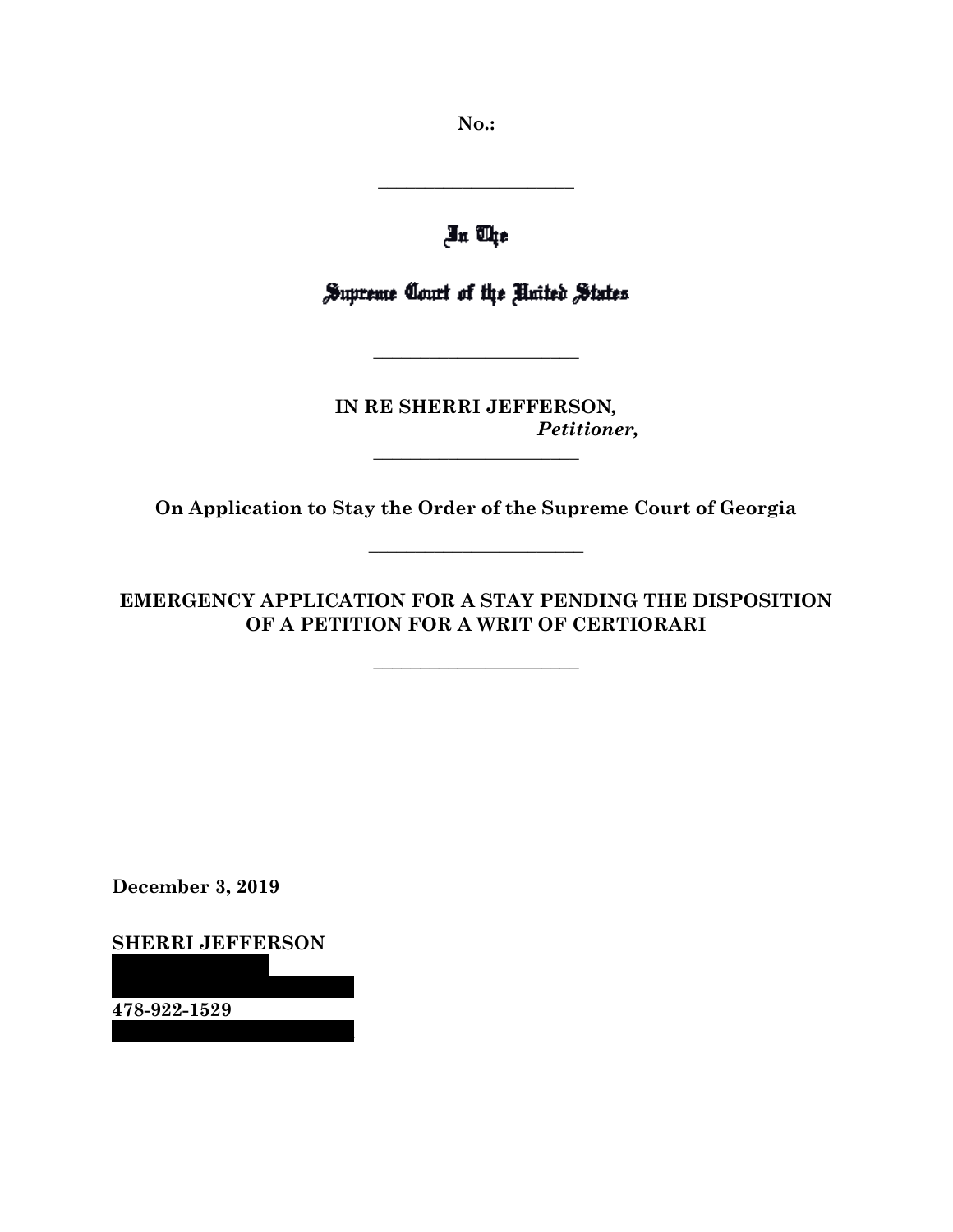To the **HONORABLE CLARENCE THOMAS**, Associate Justice of the Supreme Court of the United States and Circuit Justice for the Eleventh Circuit1: A Stay is necessary because for fifty-three years under this Court's precedent in *Spevack v. Klein*, 385 U.S. 511 (1967,) lawyers cannot be disbarred for exercising their privilege against self-incrimination. Moreover, an adverse inference must be drawn from **proven facts**. *Leary v. United States*, 395 U.S. 6, 36 (1969). In *Barnes*, this Court cautions lower courts about the use of inferences because of denial of due process. 412 U.S. 837 (1973). Moreover, *In re Ruffalo*, 390 U.S. 544 (1968), held that lawyers are entitled to notice, and full and fair litigation in attorney discipline proceedings. The Supreme Court of Georgia order of disbarment by virtue of default for exercising Fifth Amendment privilege is in direct conflict with *Spevack, Leary, Barnes and Ruffalo*. Plus, their use of *active market participants not* supervised by either the Supreme Court of Georgia or the State Bar of Georgia and whose competitive actions violate due process and equal protection contravenes this Court's ruling in *North Carolina State Bd. of Dental Examiners v. FTC*, 135 S. Ct. 1101 and *Oyler v. Boles*, 368 U.S. 448 (1962).

Further, the Georgia Bar failed to give petitioner notice<sup>2</sup> of charges of misconduct, denied full and fair litigation, plus fabricated a story that the petitioner

ii

<sup>1</sup> Supreme Court of Georgia case within the 11th Circuit

<sup>&</sup>lt;sup>2</sup> Changed their facts to implicate violation of the Rules throughout the proceedings making it impossible to know the charges. [Mandamus App. K -R. 3-45, 1058-1067, 1068-1138, 1366-1437 and the October 7, 2019 order at App. A]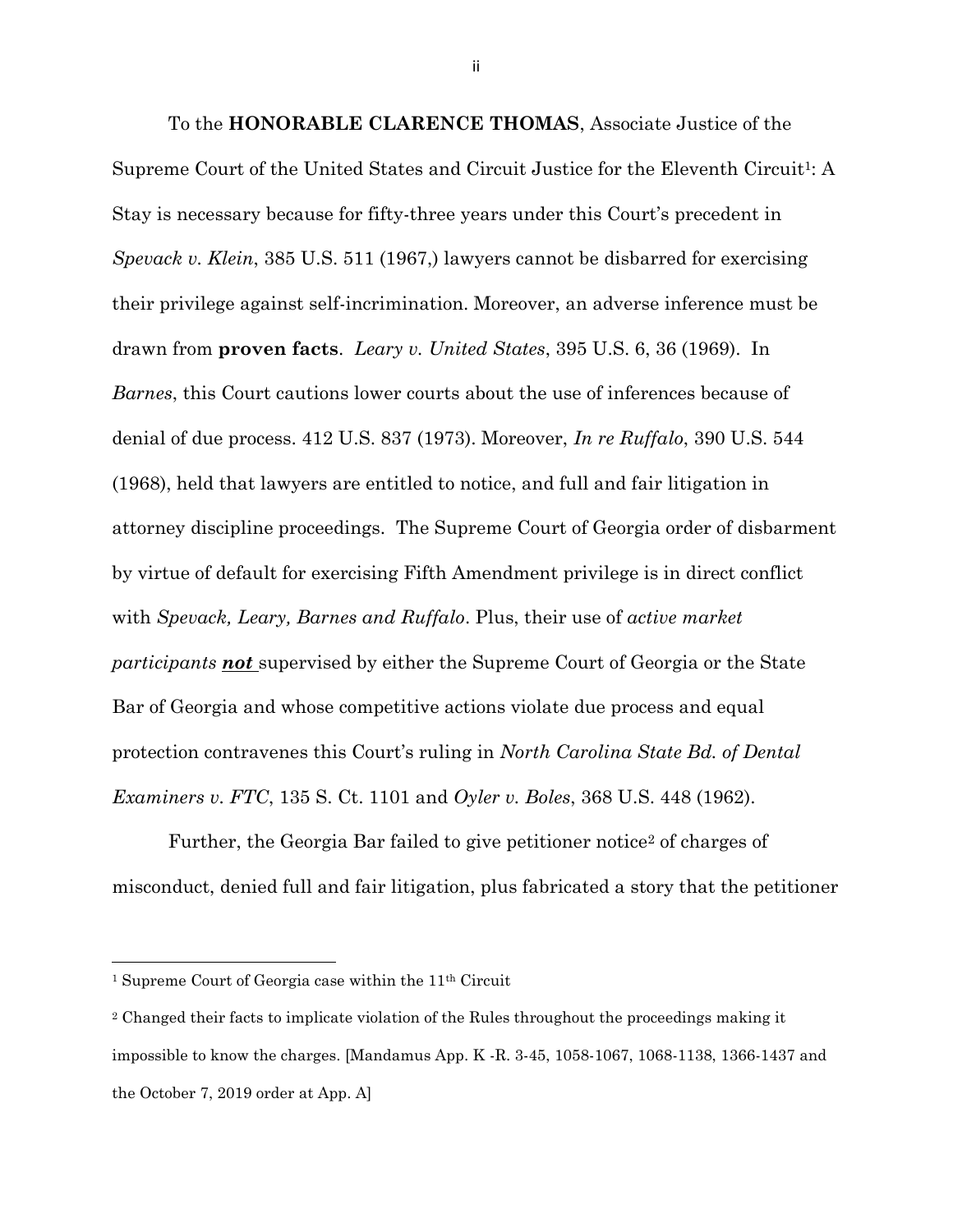'*failed to respond to discovery*,' falsely accused petitioner of engaging in acts unbefitting an attorney, and falsely asserted that she lied to three tribunals even though the record is devoid of evidence and none of the courts issued orders, statements, hearing records, or directives and/or ever claimed dishonesty or fraud upon the court<sup>3</sup>.

". . **. start a smear campaign …… discredit Jefferson's standing in her community ….. we must take off our gloves when dealing with her** …." [Mandamus Appx. E and  $K$  – Index R. 46-114, 1271-1365] These are the words communicated in written emails by the State Bar of Georgia executive committee, board of governors, and attorneys to discredit the petitioner and her founding the African American Juvenile Justice Project whose mission is community accountability and responsibility. Petitioner addressed these abuses in a lawsuit filed in the Superior Court of Fulton County No. 2009-cv-177312<sup>4</sup> litigated through 2015 when the Bar engaged in these proceedings. Still, the State Bar continues to advance frivolous bar complaints to accomplish the goal of disparaging petitioner, painting her in an unethical, unprofessional, embarrassing, and false light in direct contradiction of any evidence before the Bar, court, or truth to ruin her professional career and impinge her personal life to discredit her standing in the legal and civic community, which is why it was disseminated to media outlets across the country including New York's Bloomberg Law.

<sup>3</sup> See Mandamus App. C, E, G and H

<sup>4</sup> Bar offered to dismiss Lumsden's complaint in exchange for money damages and dismissal of the lawsuit.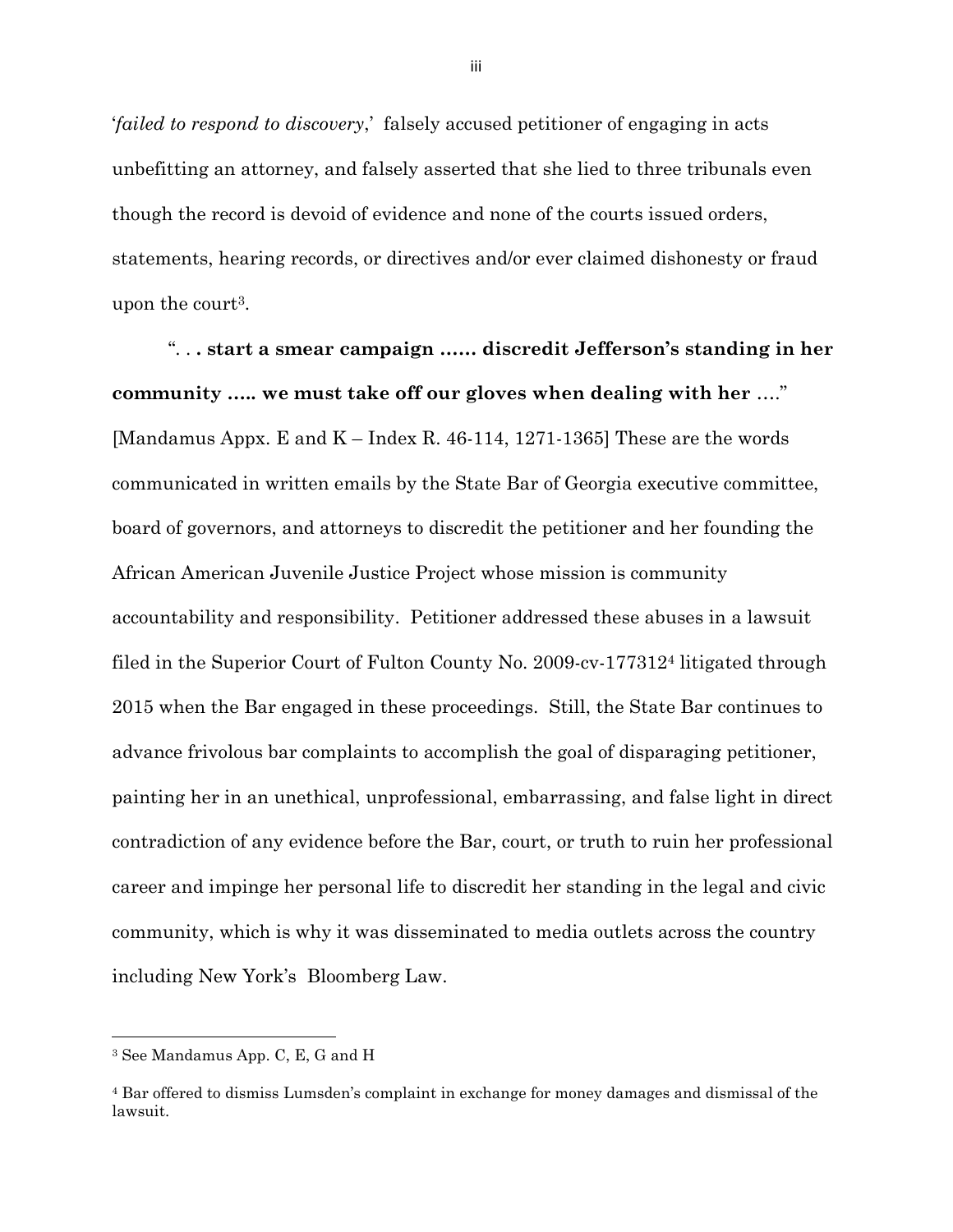This case presents the kind of extraordinary circumstances in which this Court exercises its discretionary authority to issue a writ of mandamus or certiorari. Therefore, a stay is proper because the Supreme Court of Georgia's October 7, 2019 order of disbarment, November 4, 2019 denial of motion to vacate said order and refusal to issue a mandate contravenes a clearly applicable rule of procedure and said order is manifestly wrong and defies this Court's precedent in *Spevack, In re Ruffalo*, and *North Carolina Board of Dental Examiners.*

For the immediate, while the stay of judgment from the order of disbarment is enforced, the petitioner also seeks a writ of mandamus and/or prohibition to compel the Supreme Court of Georgia and other courts to prevent it from further adjudication and execution of the order in this matter until this Court has considered the Petition for Writ of Certiorari. Alternatively, that the mandamus or prohibition compels Georgia to comply with the standard set forth in *Spevack, Ruffalo, and North Carolina Board of Examiners* and reverse, dismiss, remand, or vacate and set aside its order of disbarment. Further, the Supreme Court of Georgia's blatant refusal and disregard for and compliance with Georgia Rules of Professional Canons and Proceedings Rule 4-213 and Rule 4-219 (evidentiary hearing within 90-days and review board hearings), Georgia law under O.C. G.A. 15-19-32 (trial by jury), and this Court's unambiguous precedent in *Spevack, Ruffalo, and North Carolina Board of Examiners* constitutes an exceptional circumstance warranting this Court's intervention, and Petitioner has no other avenue for relief.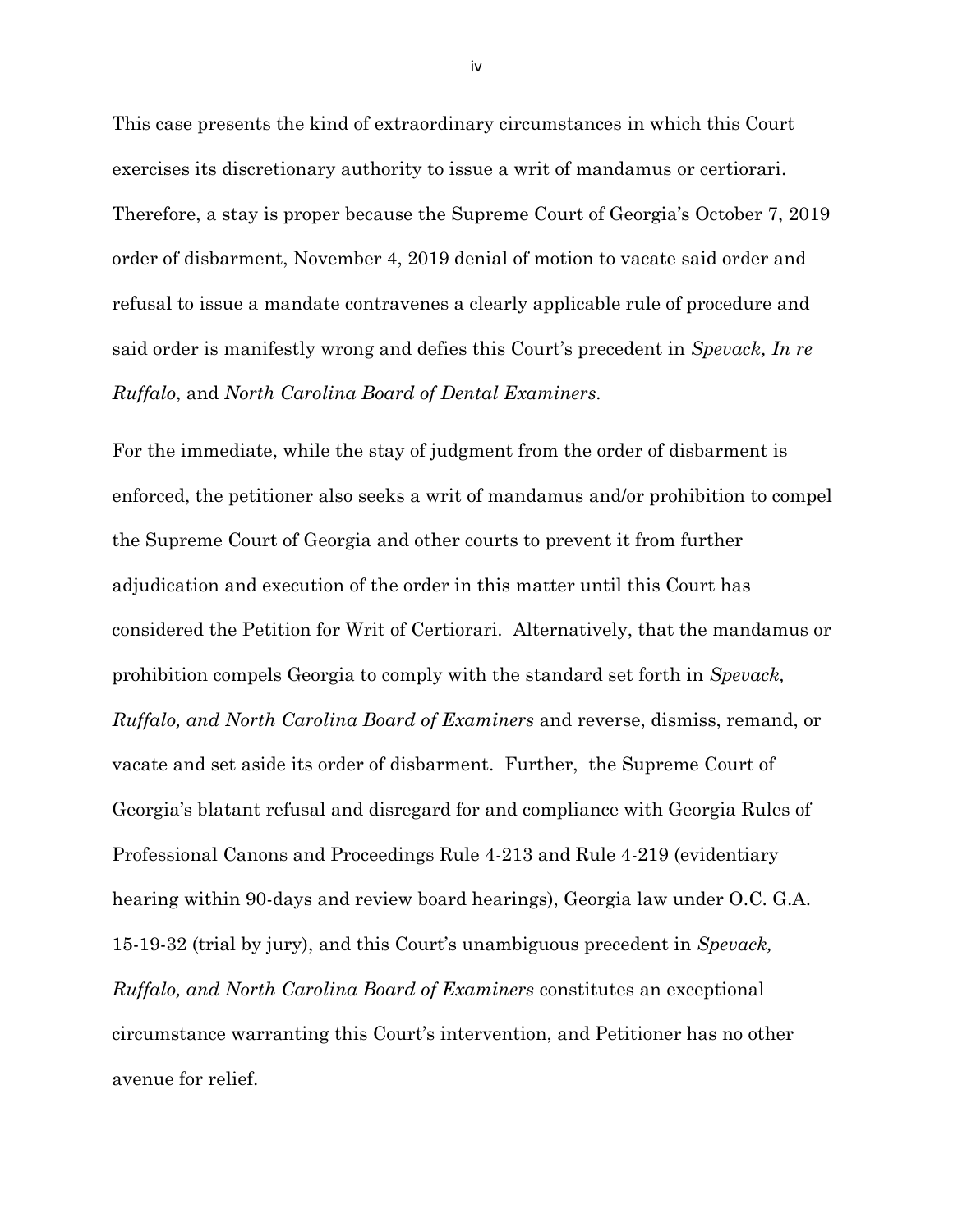During the Stay, the petitioner asks this Court to grant certiorari to exercise its supervisory power, as set forth in Supreme Court Rule 10(a), because the Supreme Court of Georgia has grossly and unjustifiably departed from ordinary judicial procedures. For the reasons previously stated, compelling reasons exist for this Court to exercise its supervisory powers and grant certiorari under Rule 10(a). "This Court … has a significant interest in supervising the administration of the judicial system," and its "interest in ensuring compliance with proper rules of judicial administration is particularly acute when those rules relate to the integrity of judicial processes." *Hollingsworth v. Perry*, 558 U.S. 183, 130 S. Ct 705, 175 L. Ed 2d 657, 2010 U.S. LEXIS 533 (citing Rule 10(a)).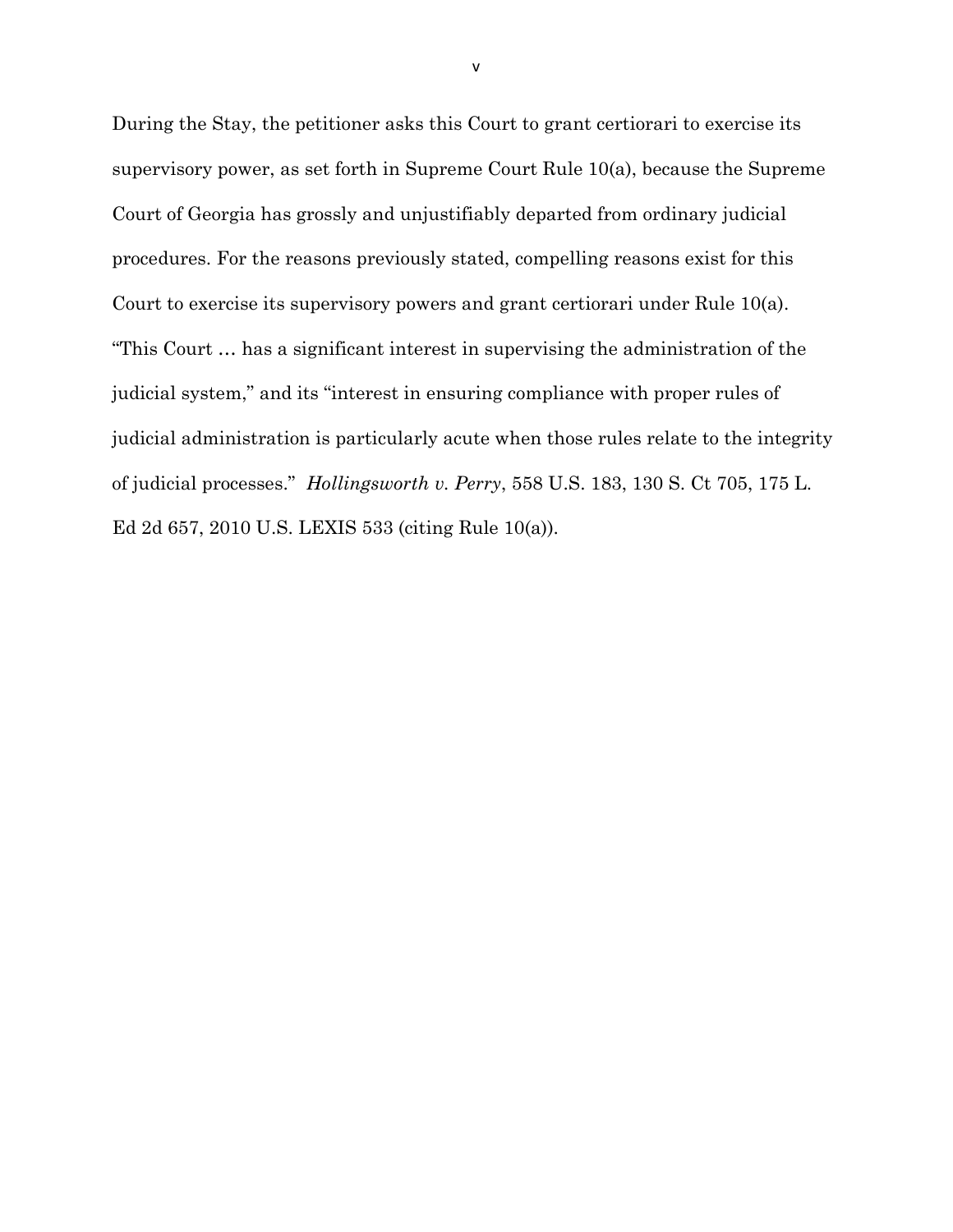### **PARTIES TO THE PROCEEDING**

The following were parties to the proceedings in the Supreme Court of Georgia:

1. Sherri Jefferson filed an exception to or an appeal from the Report and Recommendation entered by a conflicted *special master and review board chairperson* to subject her to disbarment by virtue of default.

2. The State Bar of Georgia Office of General Counsel, William J. Cobb of Decatur, Georgia, Special Master Patrick Longan of Macon, Georgia, and Review Board Chairman Anthony "Tony" Askew of Atlanta, Georgia were the named appellants in the lower-court proceedings.

The following are parties to the proceeding in this Court:

1. Sherri Jefferson is the Petitioner.

2. The Supreme Court of Georgia is the Respondent.

#### **RULE 29.6 STATEMENT**

None of the petitioners is a nongovernmental corporation. None of the petitioners has a parent corporation or shares held by a publicly traded company.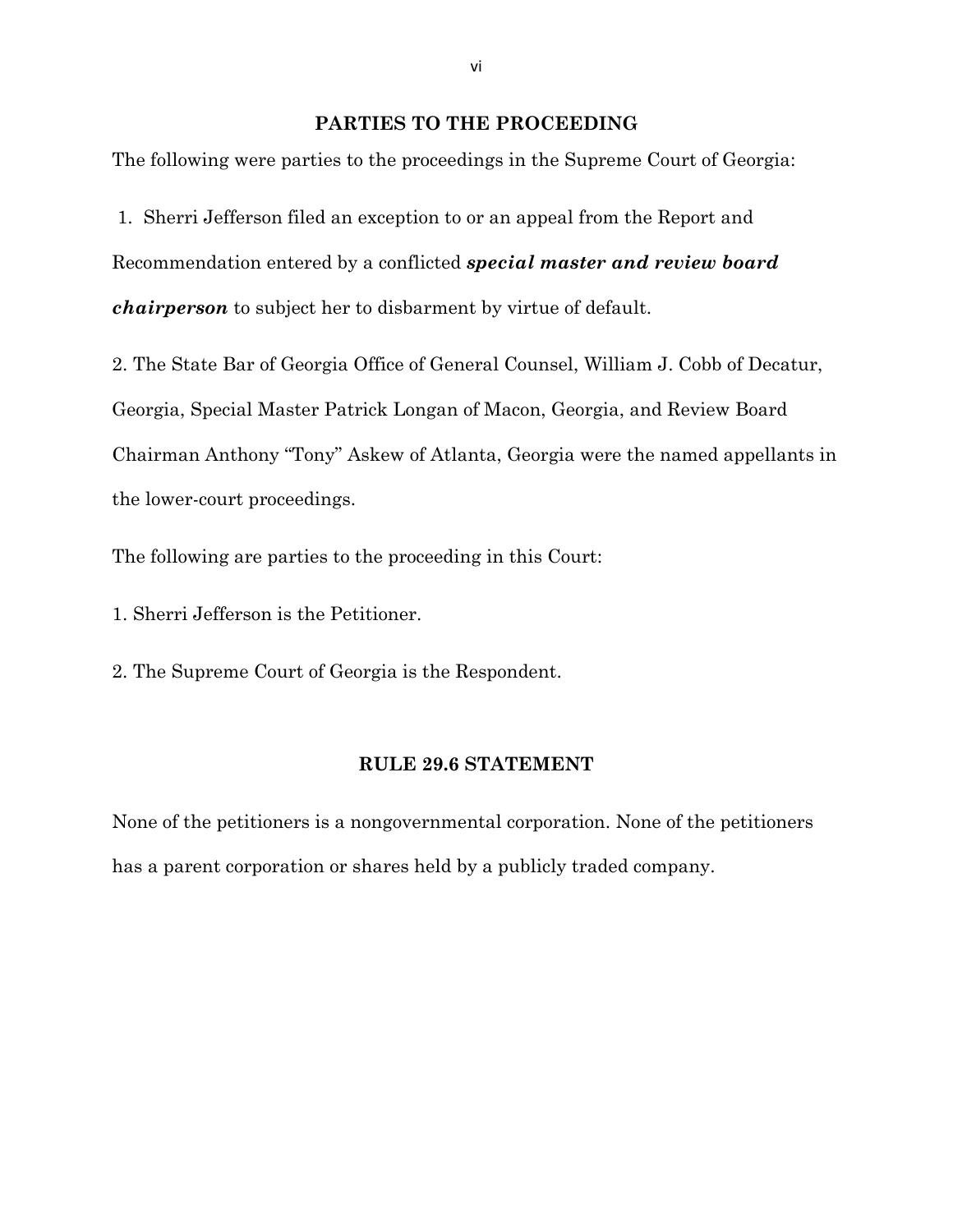## TABLE OF CONTENTS

| I. There is a reasonable probability that the Court will grant certiorari to<br>determine whether the order of discipline is constitutional and lawful 27      |  |
|----------------------------------------------------------------------------------------------------------------------------------------------------------------|--|
| II. There is a fair prospect that this Court will reverse the Supreme Court of<br>Georgia's decision upholding the conflicted review board panelist report and |  |
| III. Applicant will suffer irreparable harm absent a stay 32                                                                                                   |  |
| IV. The balance of equities and relative harms weigh strongly in favor of granting a                                                                           |  |
|                                                                                                                                                                |  |
| <b>APPENDIX<sup>5</sup></b>                                                                                                                                    |  |

**Writ of Mandamus and Petition for Writ of Certiorari** 

**<sup>5</sup> This pleading also references the Appendix before this Court attached to Petition for**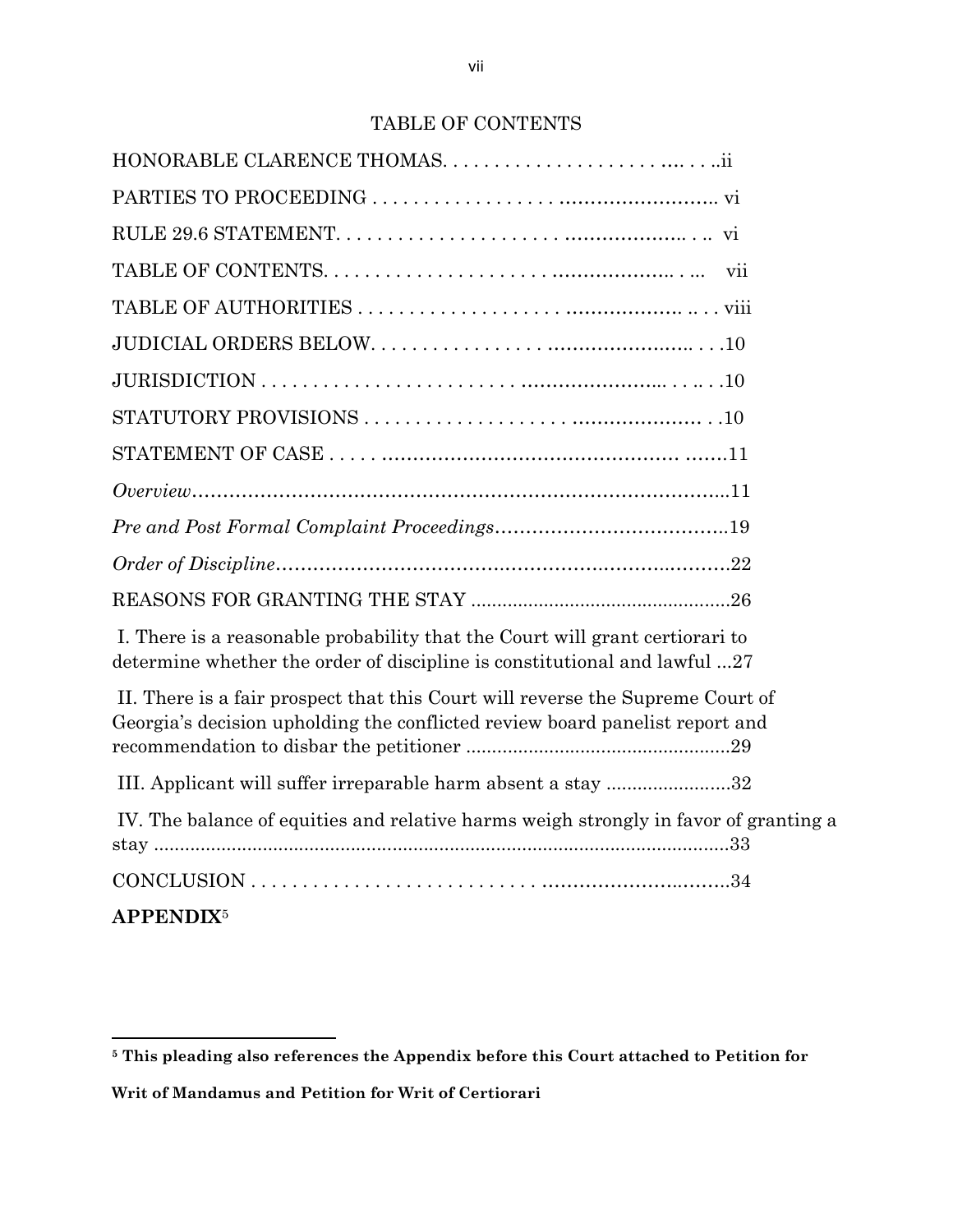## TABLE OF AUTHORITIES

### **United States Supreme Court Cases**

| <i>Barnes v. United States, 412 U.S. 837 (1973)</i>                                   | iii, viii         |
|---------------------------------------------------------------------------------------|-------------------|
| ICC v. Louisville & Nashville R.R., 227 U.S. 88, 93 -94 (1913)                        | iii, 30           |
| Gibson v. Berryhill, 411 U.S. 564 (1973)                                              | viii, 30          |
| Goldberg v. Kelly, 397 U.S. 254, 269 (1970)                                           | viii, 30          |
| Greene v. McElroy, 360 U.S. 474, 496 -97 (1959)                                       | viii, 30          |
| Hollingsworth v. Perry, 558 U.S. $183(2010)$                                          | v, viii, 27       |
| Leary v. United States, 395 U.S. 6, 36 (1969)                                         | iii, v, viii, 30  |
| Mathews v. Eldridge, 424 U.S. 319, 343-45 (1976)                                      | viii, 30          |
| North Carolina State Bd. of Dental Examiners v. FTC, 135 S. Ct. 1101 ii, v, viii, ,29 |                   |
| Oyler v. Boles, 368 U.S. 448 (1962)                                                   | ii, vi, 29        |
| <i>In re Ruffalo, 390 U.S.</i> 544 (1968)                                             | ii, v, viii, $29$ |
| Spevack v. Klein, 385 U.S. 511, 515 (1967)                                            | ii, v, viii, 29   |
| Viereck v. United States, 318 U.S. 236 42                                             | vi, 33            |
| Williams v. Pennsylvania, 136 S. Ct. 1899, 1908 (2016)                                | vi, 32            |
| Wong Yang Sung v. McGrath, 339 U.S. 33 (1950)                                         | vi, 32            |

## **U.S. Constitution and Federal Statutes**

| U.S. CONST. amend. XIV       | vi, 33 |
|------------------------------|--------|
| 28 U.S.C. § 1651             | vi, 10 |
| 28 U.S.C. § 1254(1), 2101(f) | vi, 10 |
| Sup. Ct. Rule 22             | vi, 10 |
| 42 U.S.C. § 1983             | vi, 29 |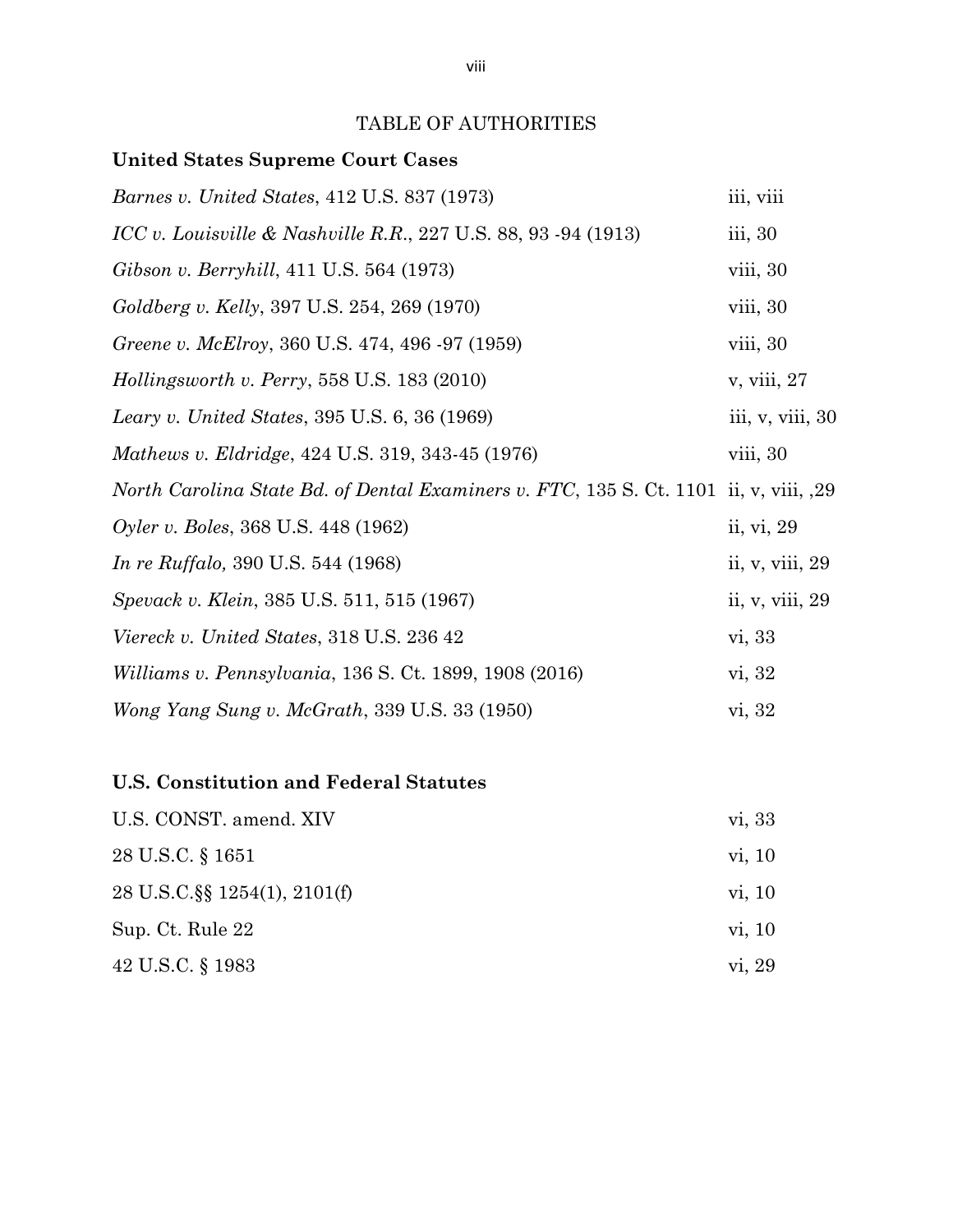| <b>Georgia Constitution</b>                |        |
|--------------------------------------------|--------|
| GA. CONST. art. I, §1, cl. XVI             | ix, 33 |
| Georgia Statute                            |        |
| O.C.G.A. 15-19-32                          | ix, 27 |
| <b>Georgia Attorney Disciplinary Cases</b> |        |

In re Denise Hemmann, S10Y1067 (2010), S19Y0032 (2019) and S19Y1546 (2019)

|                                                                 | ix, 32 |
|-----------------------------------------------------------------|--------|
| In the Matter of Koehler, 297 Ga. 794 $(2015)$                  | ix, 15 |
| In the Matter of James W. Lewis, 262 Ga. 37 (1992)              | ix, 24 |
| In the Matter of Sam Levine, $303$ Ga, $284$ , $288$ ( $2018$ ) | ix, 32 |
| In re Valerie Redding, Decided: June 15, 1998, S98Y0977         | ix, 32 |
| In re Joel S. Wadsworth S19Y1329 (2019)                         | ix, 33 |

## **Georgia Rules of Professional Conduct**

| Rule 3.3 | ix, 31 |
|----------|--------|
| Rule 4.2 | ix, 31 |
| Rule 8.1 | ix, 31 |
| Rule 8.4 | ix, 31 |

| <b>State by State Analysis of Attorney Discipline Rules</b> | $i\mathbf{x}, 31$ |
|-------------------------------------------------------------|-------------------|
| <b>ABA Clark Commission</b>                                 |                   |
| Alabama                                                     |                   |
| Florida                                                     |                   |
| Michigan                                                    |                   |
| New York                                                    |                   |
| Nevada                                                      |                   |
| Pennsylvania                                                |                   |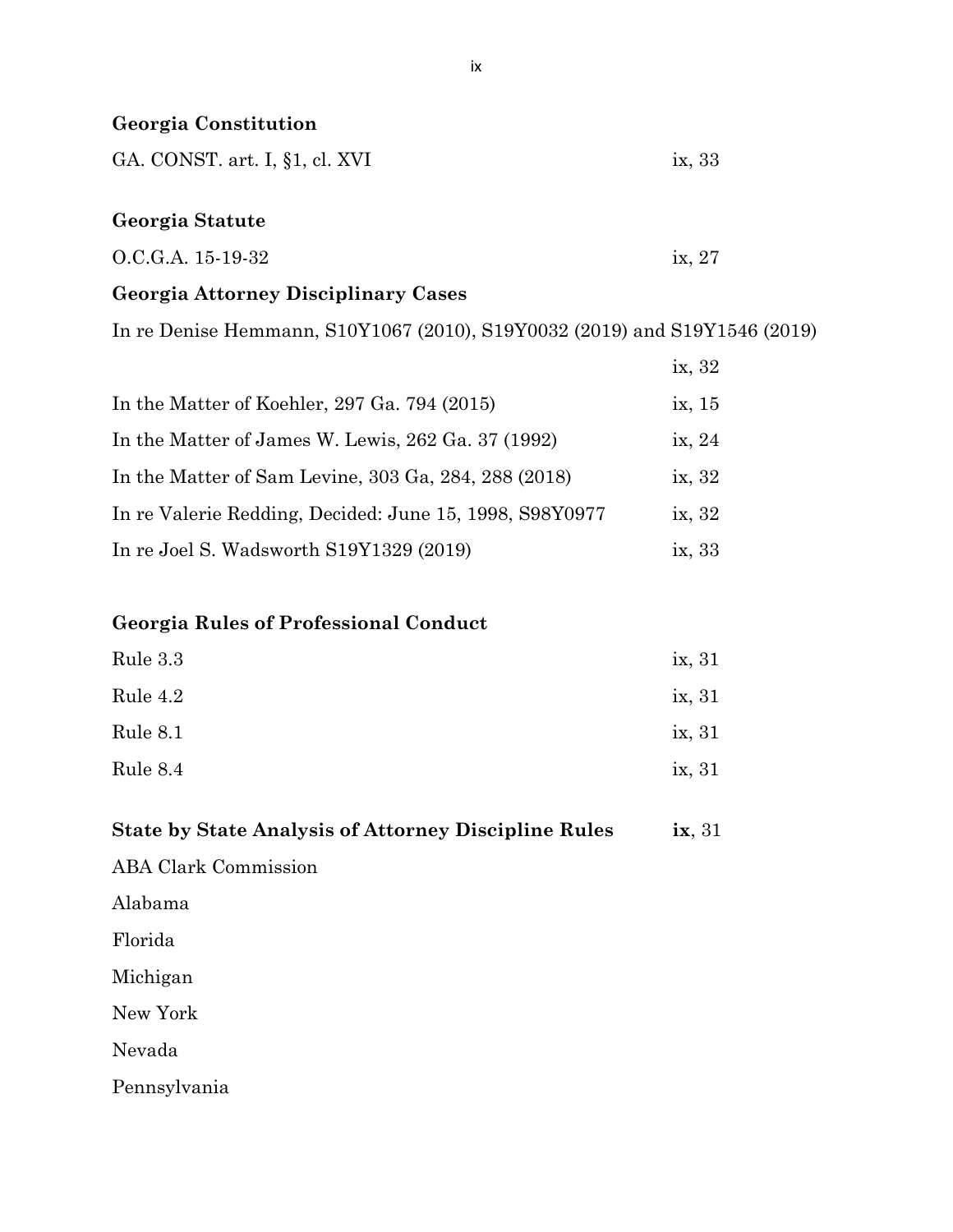#### OPINIONS BELOW

In re *Sherri Jefferson*, on October 7, 2019, the Supreme Court of Georgia issued a per curiam order to disbar. In re *Sherri Jefferson*, on November 4, 2019, the Supreme Court of Georgia issued an order denying petitioner motion to vacate and set aside and stay without any finding of fact. Pending before the Court in In re *Sherri Jefferson*, petitioner filed a Notice of Intent to Seek Writ and a Stay of the Mandate on November 5, 2019 and Amended on November 6, 2019, but the court has not yet ruled on it.

#### JURISDICTION

This Court has jurisdiction to recall and enter a stay of the Supreme Court of Georgia's judgment pending review on a writ of certiorari and issuance of a mandamus. See 28 U.S.C.§§ 1254(1), 2101(f) and The All Writs Act, 28 U.S.C. § 1651, and Rule 13 of the Rules of the Supreme Court of the United States.

#### STATUTORY PROVISION

"The judicial Power shall extend to all Cases, in Law and Equity, arising under this Constitution, the Laws of the United States, and Treaties made, or which shall be made, under their Authority . . . ." U.S. CONST. art. III, §2, cl. 1.

"[N]or shall any State . . . deny to any person within its jurisdiction the equal protection of the laws. . . or deprive of life, liberty, or property." U.S. CONST. amend. XIV. And GEORGIA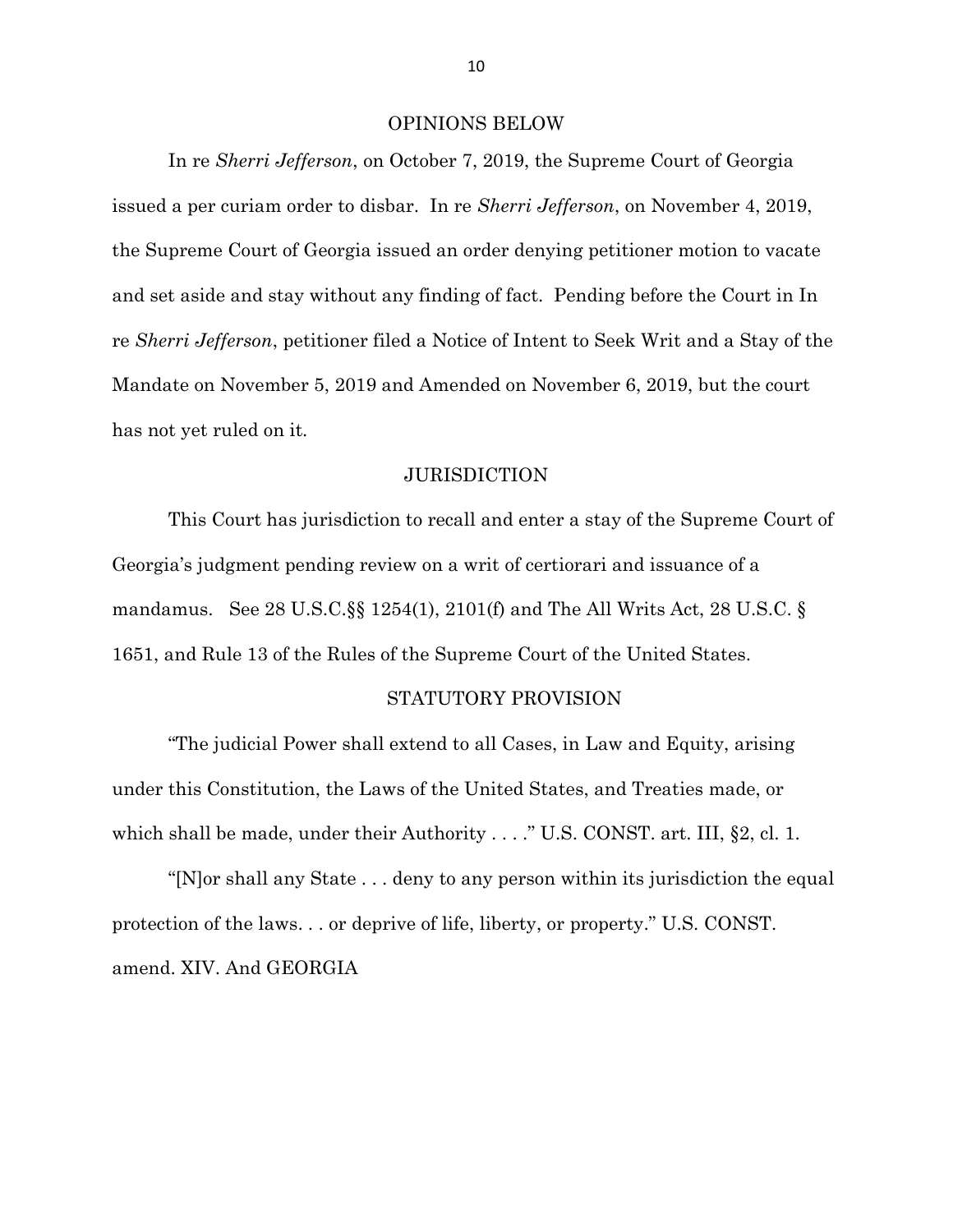#### STATEMENT OF THE CASE

#### **Overview**

The Georgia Bar falsely alleged petitioner violated Rules 3.3(a)(1) Candor Toward the Tribunal; 4.2(a), Communications with Persons Represented by Counsel; and, 8.1 and 8.4(a)(4) Misconduct. The first-time petitioner received specific notice of charges and specific allegations to implicate these rules was in the October 7, 2019 order of discipline. [Mandamus App. J]. The court disbarred the petitioner by virtue of default judgement falsely citing "willful failure to respond to discovery." [Mandamus App. A. pgs. 11-12] in that she invoked her Fifth Amendment privilege against self-incrimination and "inferred that petitioner admitted allegations" as facts [Mandamus App. A pg. 6 fn. 4]. However, the record proves the petitioner fully complied with Discovery and the disciplinary proceedings and the Georgia court failed to review the record. [Mandamus App. G. Responses to Discovery filed on September 5, 2017 at R. 587-602 and 603-615 and See. Mandamus App. K].

#### Conflicted Special Master, Review Board and Office of General Counsel

Special Master Patrick Longan had several conflicts of interest and the petitioner moved both the Board and the Supreme Court for his recusal, reappointment and disqualification, to no avail. [Mandamus Appendix K]. He is a professor at Mercer University, which is the alumni of both the petitioner and former Governor Nathan Deal who is employed as a professor at the University. Plus, petitioner successfully sued the university for discrimination. Further, the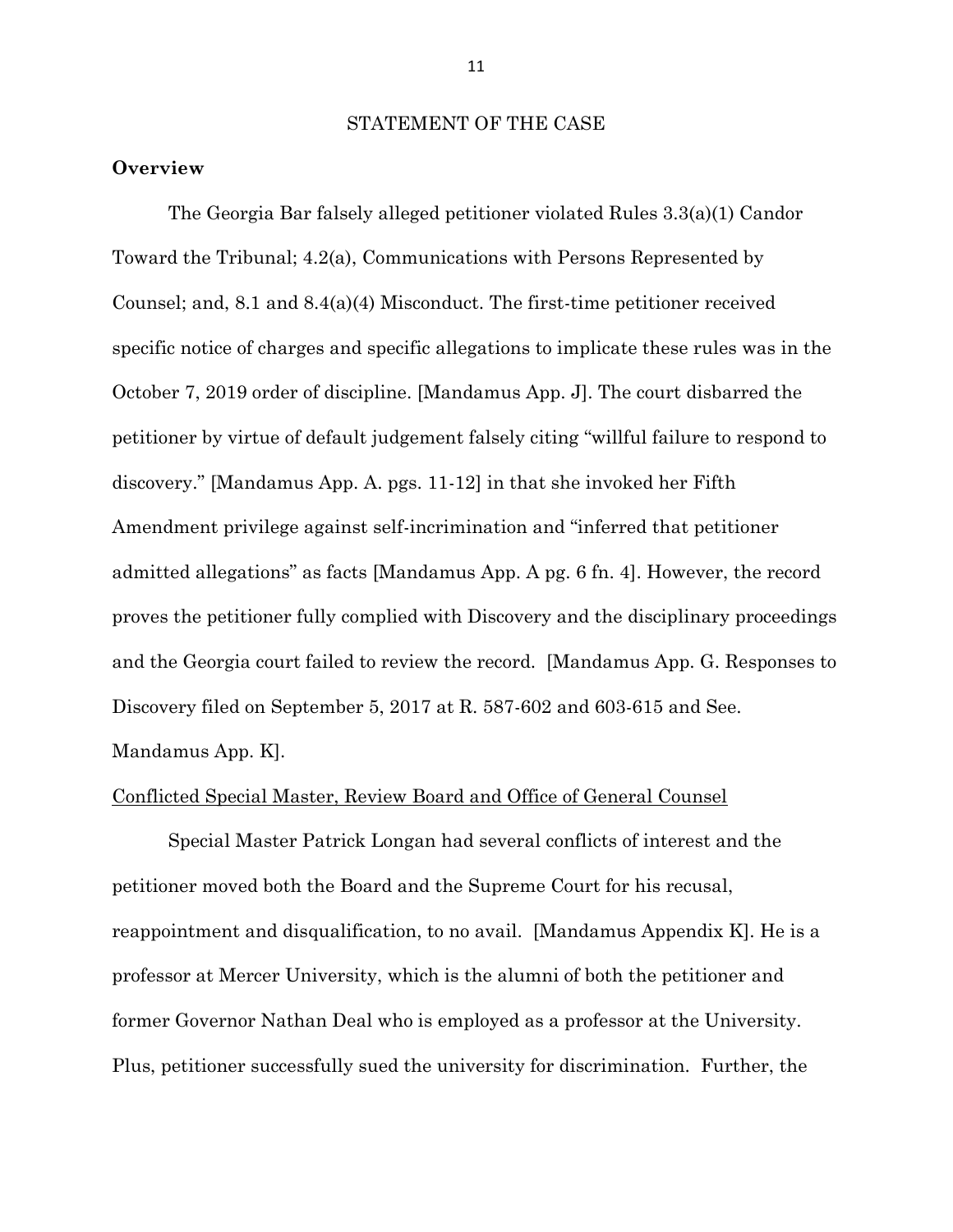university also has a competing interest in her sex trafficking program. Moreover, Patrick Longan also served as the attorney for the grievant's employer. Plus, several members of both the investigative panel and review board served as Mercer University's board of trustee and/or are partners in the law firm that represents Mercer University. There is more. [Mandamus Appendix D, E and H].

Anthony "Tony" Askew, the Review Board Panelist and Chairperson who wrote the report and recommendation for disbarment had numerous conflicts of interest [Mandamus Appendix K] including serving the State of Georgia as a special assistant attorney in federal courts. The case that the Supreme Court of Georgia falsely accuses the petitioner of lying before is in the federal court. It involved her constitutional challenge to Georgia's private citizen warrant statute. That case was pending while Askew of *Meunier Carlin & Curfman* was representing the State in a copyright violation suit in the same court. In fact, that case is also pending before this court on appeal from Judge Stanley Marcus decision in the 11th Circuit against the State of Georgia Code Revision Commission v. Public Resource Org, Inc., 1:15- CV-02594-MHC. [Mandamus Appendix D-Exceptions to Report and Recommendation and Mandamus Appendix E-Disparity and Bad Faith]. Askew did not act independently and he did not review the record in this case. Contrary to the Georgia court, Rule 8.1 was only dismissed after the State Bar of Georgia not the review board, received petitioner's constitutional challenges to the special master report where she noted they tried to add a new violation of Rule 8.1. The review board failed to conduct its duty.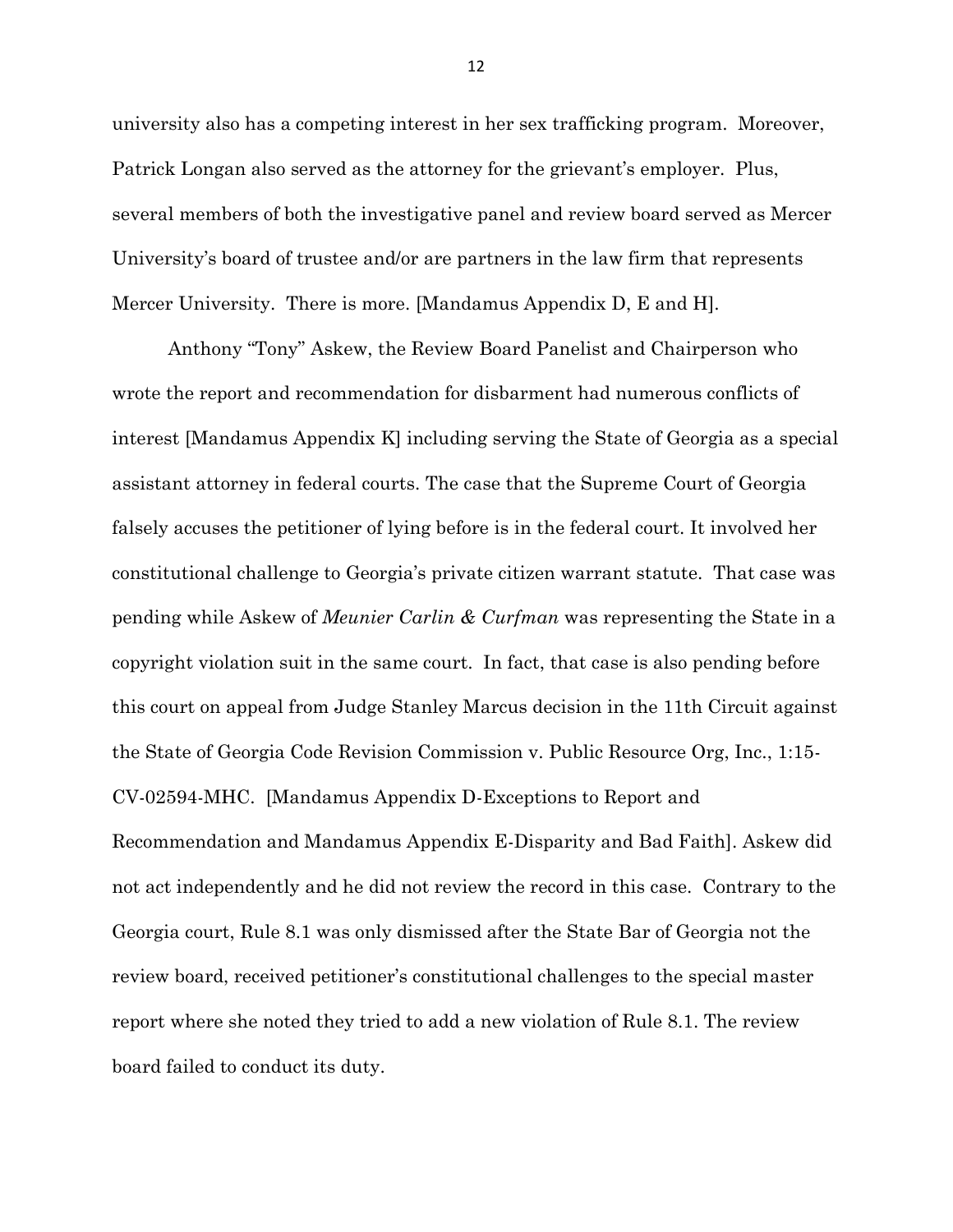Falsely Accused of Violation of Rule 3.3, Rule 8.4 and Rule 8.1

The order of disbarment falsely states that petitioner lied in a court filing by asserting that a police report was filed against her in *Jefferson v. Deal* case 1:15-cv-02226 TCB aka *Doe v. Deal* et al when she filed a challenge to Georgia's private citizen warrant statute and that the court dismissed her actions based upon her lies [Appx. A. pgs. 2-5]. This is false. Evidence of the report is in the record never considered or reviewed by the Georgia court. The woman [Grievant 2] filed several false police reports and/or actions against the petitioner, to include on February 7, 2015 police report No. 15038186500 in the City of Atlanta Police Department Zone 3. The report consists of false accusations against the petitioner. So, petitioner contacted the woman's employer to secure information to prove that petitioner never appeared on their school property, never threatened her on the job, never contacted the woman at school, and never contacted her via emails, visits, or calls to the school, etc., as alleged. [Mandamus App. K 75-100 and 1271-1365 and App. C, D and F]. Grievant 2 police report was dismissed following an investigation by the police department, so she filed a private citizen warrant against the petitioner.

Notwithstanding, following the order of disbarment, the Bar hand-delivered the order to the clerk at the federal court to convince the court to disbar the petitioner. So, petitioner sought information for her defense. Judge T.C. Batten who presided over the Doe v. Deal case, responded below. [Mandamus App. C. at 10, 11, 12, and 13 - November 6, 2019 Amended Notice of Intent to Seek Review by SCOTUS].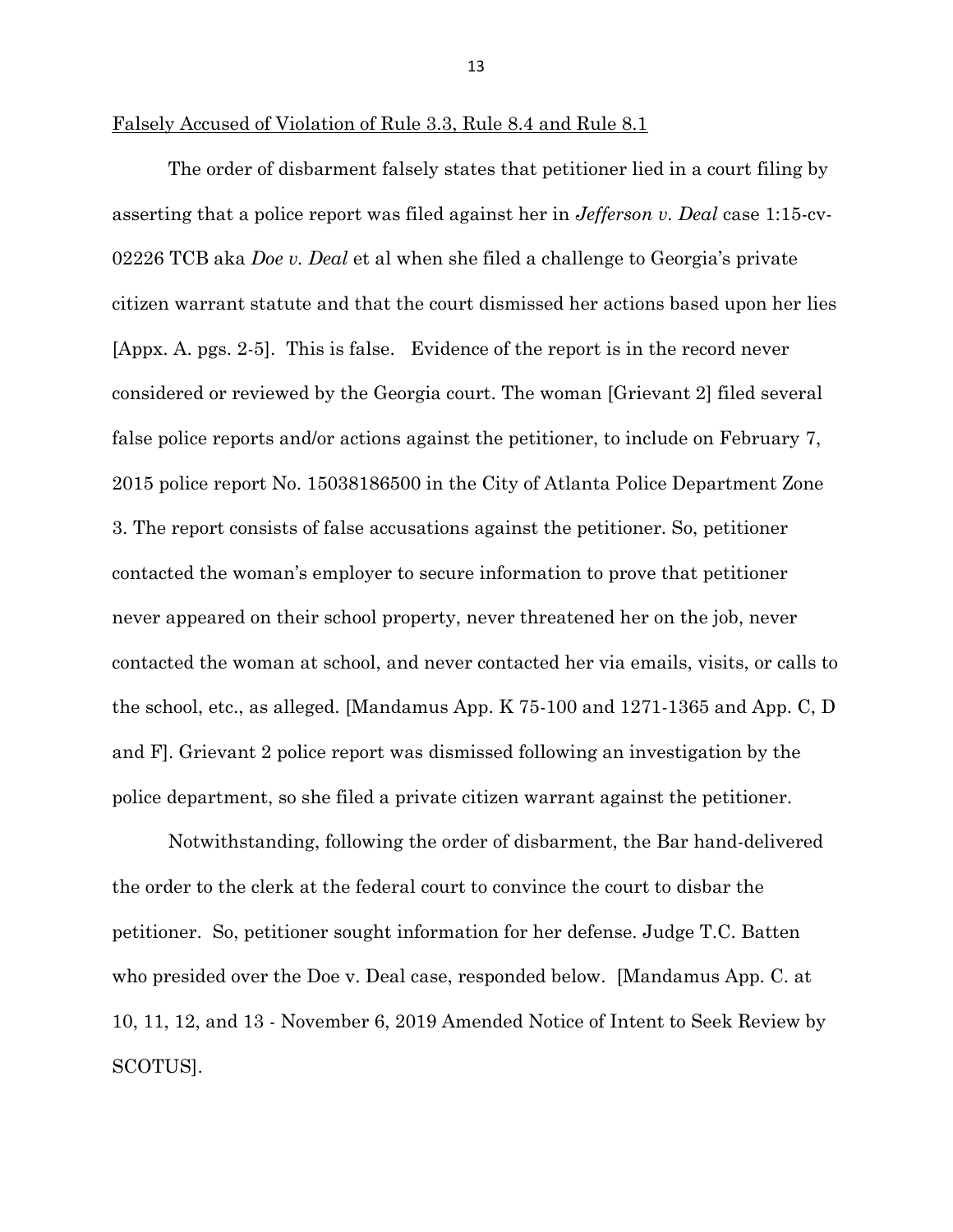-----Original Message----- From: Suzy Edwards <Suzy\_Edwards@gand.uscourts.gov> To: Attysjjeff <attysjjeff@aol.com> Cc: Uzma Wiggins <Uzma\_Wiggins@gand.uscourts.gov>; Lori Burgess <Lori\_Burgess@gand.uscourts.gov>; Judith Motz <Judith\_Motz@gand.uscourts.gov> Sent: Wed, Nov 6, 2019 3:30 pm Subject: RE: Order of Court

Ms. Jefferson: Let me be more clear: I have nothing to give you. I know nothing about this. Neither Judge Batten nor anyone else in his chambers was involved in this matter in any way.

Thank you.

Suzy Edwards Courtroom Deputy Clerk to The Honorable Timothy C. Batten, Sr.

U.S. District Court Northern District of Georgia (404) 215-1422 (Atlanta) (678) 423-3021 (Newnan)

From: Attysjjeff <attysjjeff@aol.com> Sent: Wednesday, November 06, 2019 3:17 PM To: Suzy Edwards <Suzy\_Edwards@gand.uscourts.gov>; attysjjeff@aol.com Cc: Uzma Wiggins <Uzma\_Wiggins@gand.uscourts.gov>; Lori Burgess <Lori\_Burgess@gand.uscourts.gov>; Judith Motz <Judith\_Motz@gand.uscourts.gov> Subject: Re: Order of Court

Ms. Edwards,

I am not asking you to determine whether the Supreme Court case is on the docket, I know that it is not on the docket. I am asking your office to turn over the statement, order, hearing records, or information that you gave to the State Bar of Georgia that said that I lied to your court in 2015 in the deal case. What information did your office give them to make then advance that claim against me under Rule 8.1 as I never lied, and was never accused by this office of lying or by the court. In other words, ask Judge Batten to provide to you what order he issued regarding a lie or dishonest act that I committed during self representation in Jefferson v. Deal that would lead the Bar to accuse me of lying to his tribunal as nothing in the order references such and I have all of the order from 2015.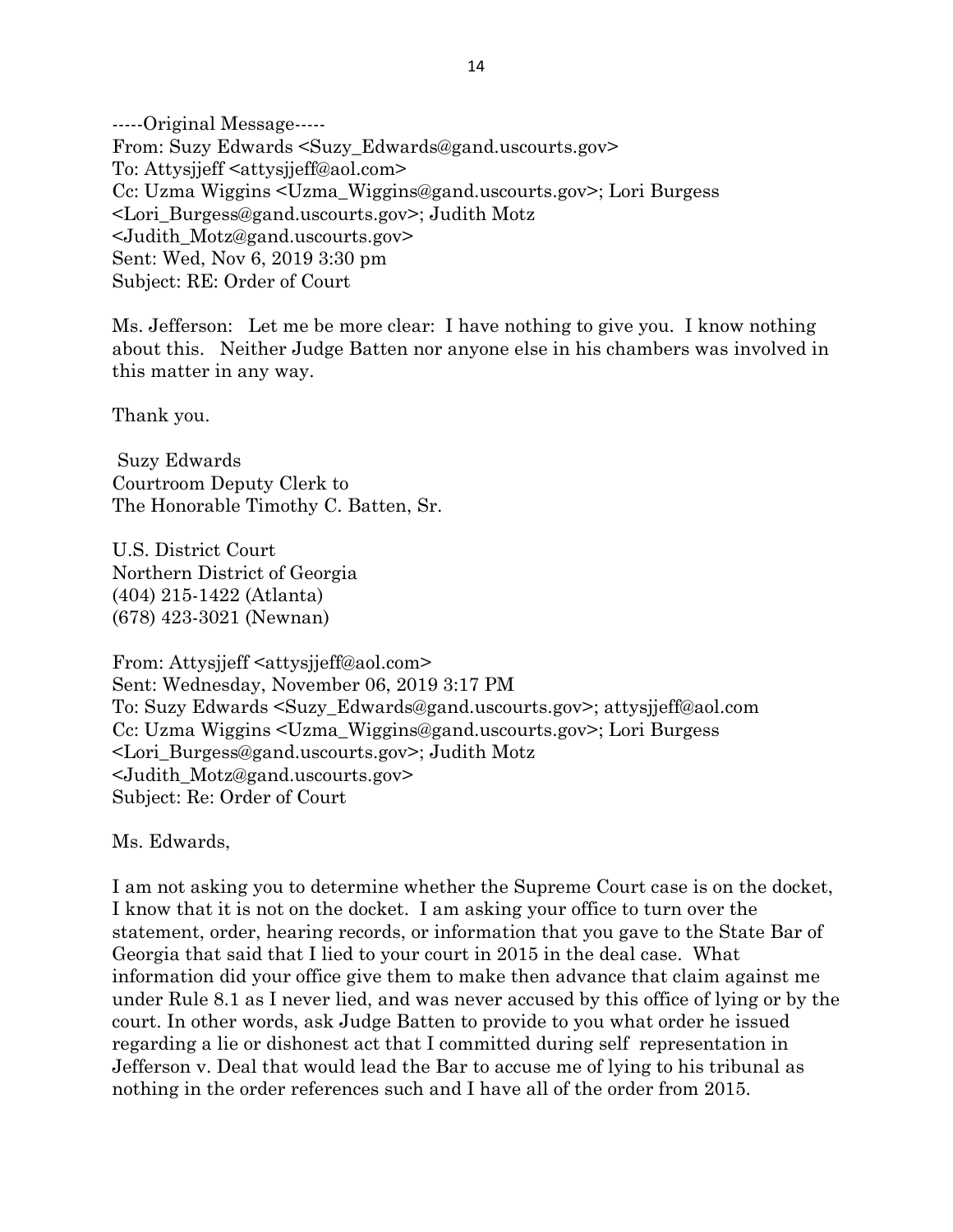#### /s/ Sherri Jefferson

#### False Allegation That Petitioner Lied to Houston and Fulton Courts

To avoid confusion Grievant 1 is the man and Grievant 2 is the woman referenced in the order of disbarment, where now resigned William J. Cobb of the State Bar Office of General Counsel, falsely accused the petitioner of lying to tribunals and filing multiple pleadings and claims before several different courts, citing *In the Matter of Koehler*, 297 Ga. 218 (2015). However, the record proves that petitioner only filed the federal action challenging the private citizen warrant.

#### Houston Claim

Next, the order alleges that the petitioner lied to the Houston and Fulton courts in a private citizen warrant dispute. The warrants are the same people, but separate incidents. First, the petitioner never appeared before the Houston County court because grievant 1 secured a private citizen warrant *ex parte* on April 9, 2015 from Judge Katherine Lumsden's<sup>6</sup> magistrate, Robert Turner. Grievant knowingly gave the court the wrong mailing address for petitioner, but the court also had her address on file and failed to serve her with notice or call her on the date of the hearing.

The petitioner learned that grievant 1 was receiving her mail without her authorization, knowledge or consent. She asked him to cease and to forward her

<sup>6</sup> Katherine Lumsden is the superior court judge who presided over the child custody case in this matter. She and the former wife's lawyer were law school classmates and worked together in the Houston County District Attorney Office.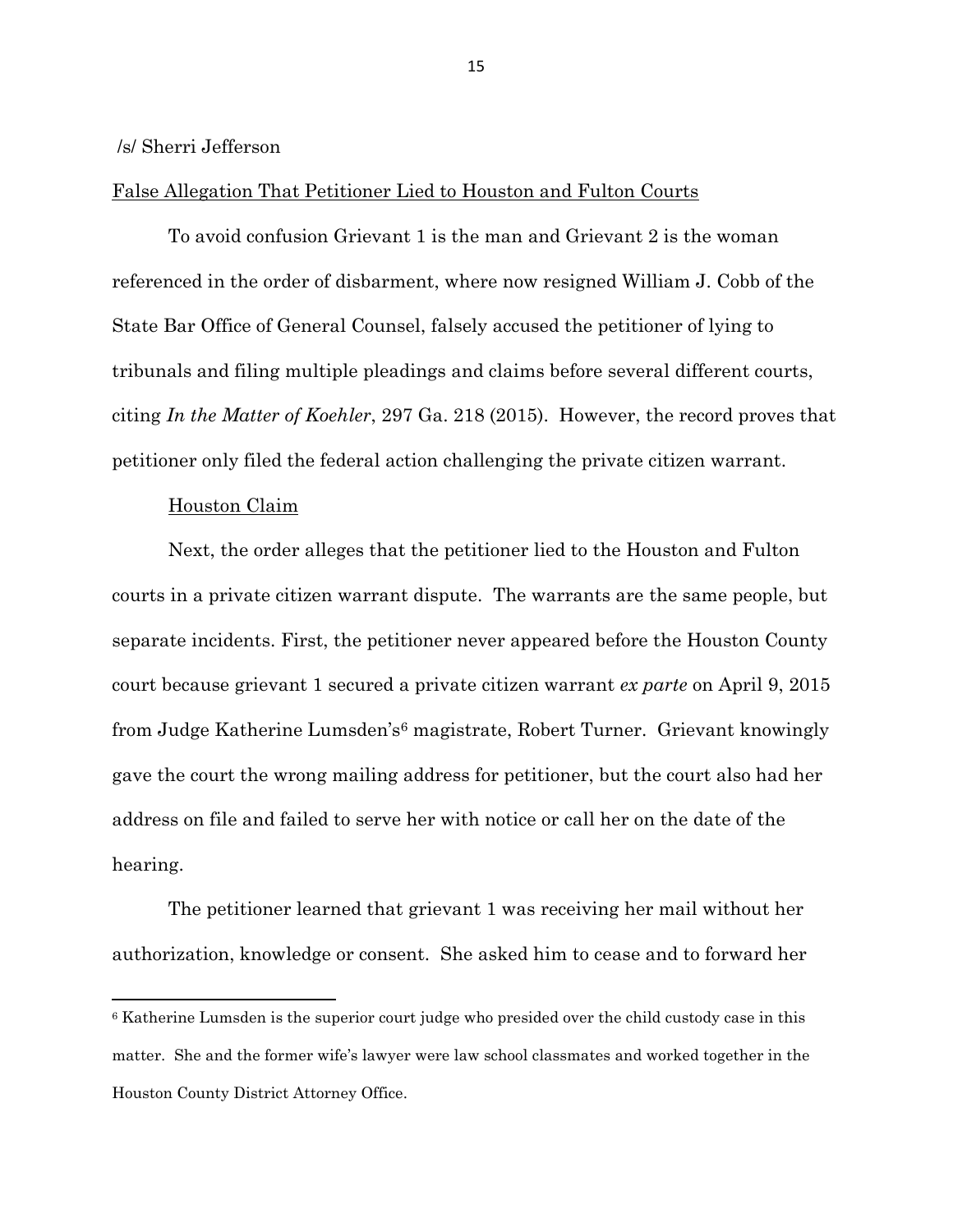mail. He refused. After conferring with the post office, she forwarded her mail. Mandamus App. I]. Then, months later to prevent her from getting her mail, on February 4, 2015 Grievant 1 filed a false complaint with the U.S. Postal Inspector General office to prevent the petitioner from forwarding her mail. He falsely accused the petitioner of forwarding mail belonging to him and his son. Upon investigation, they dismissed his complaint because only her mail was forwarded, which he knew. (See Mandamus Appendix I at pgs. 1-3 and also App. K Index to R. 1588-1604). Furthermore, she also learned that he was named as a principal in her business and he listed them as married on the internet. [See Mandamus Appendix I pgs. 1-5 and at 14-17]

Moreover, based upon his grievance and during the pendency of the bar complaint, petitioner also learned that grievant (1) named her on his American Express credit card. According to an Equifax report, he falsely asserted to AE that the petitioner was in a relationship with him from **July 17, 2008 through November 8, 2014**. He contacted AE during the pendency of these disputes to cancel the account ending in **No. 93938**. However, the petitioner stopped dating him in 2008 unaware that the AE mail and card was directed to his home address. [Mandamus App. K R. 48-114 and I]

Notwithstanding, after conferring with the State Bar on April 9, 2015, it appears that grievant 1 went to court to get a private citizen warrant against the petitioner. He also falsely claimed he was harassed on December 23, 2014. But petitioner never harassed him. Compelling and confusing, he called to wish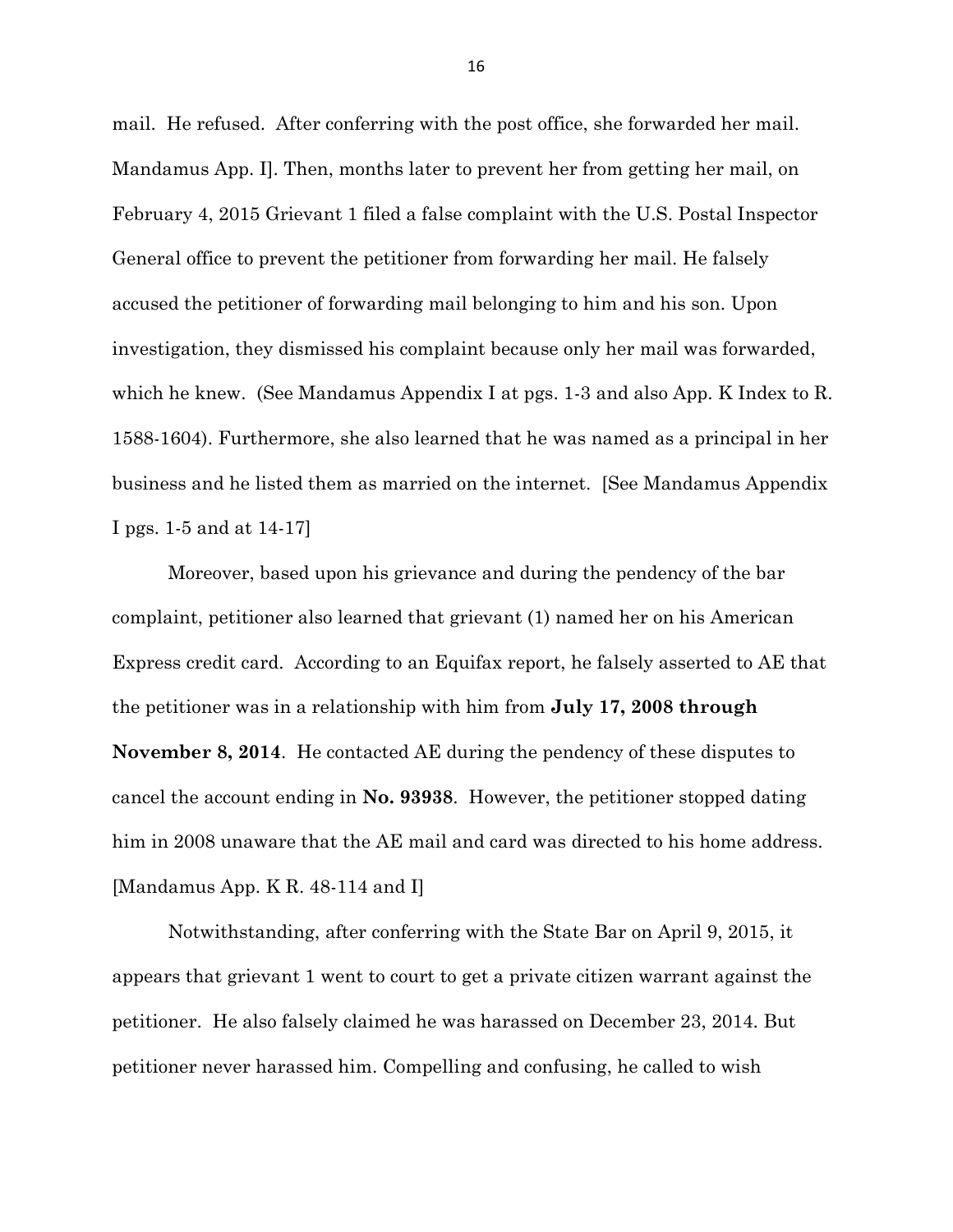petitioner and her family<sup>7</sup> a Merry Christmas on December 25, 2014 at 12:42 pm; moreover, he asked for her legal assistance in a December 9, 2014 meeting plus on January 26, 2015 he asked law enforcement to ask petitioner to help him and his son. On February 11, 2015 petitioner declined in a written communication to law enforcement. He took out another application for a private citizen warrant the same day. [Mandamus App I and K at 48-114, 1271-1365 and pgs. 22-24 within *App. to Stay*]

Nevertheless, on April 10, 2015, petitioner was taking into custody upon return from vacation on a BOLO and APB warrant. No bond, she was confined for 2 days without knowing the charges. Judge Turner sent a public defender to the jail to force the petitioner to admit to harassing communications by text with grievant one. Notwithstanding, during confinement, the judge issued another warrant for stalking.

The petitioner refused any liability because she was not guilty and moreover, her last responsive communication was on January 19, 2015 when the call was interrupted by Grievant 2 whom joined the conversation to denounce petitioner as an attorney. The petitioner had no prior interactions with Grievant 2. Petitioner never harassed either Grievant 1 or 2 and never spoke to them again. Aside, Georgia did not have a harassing text communication law effective April 2015. Still, petitioner remained confined for five days while denied a preliminary hearing,

<sup>7</sup> Petitioner never introduced grievant to her parents.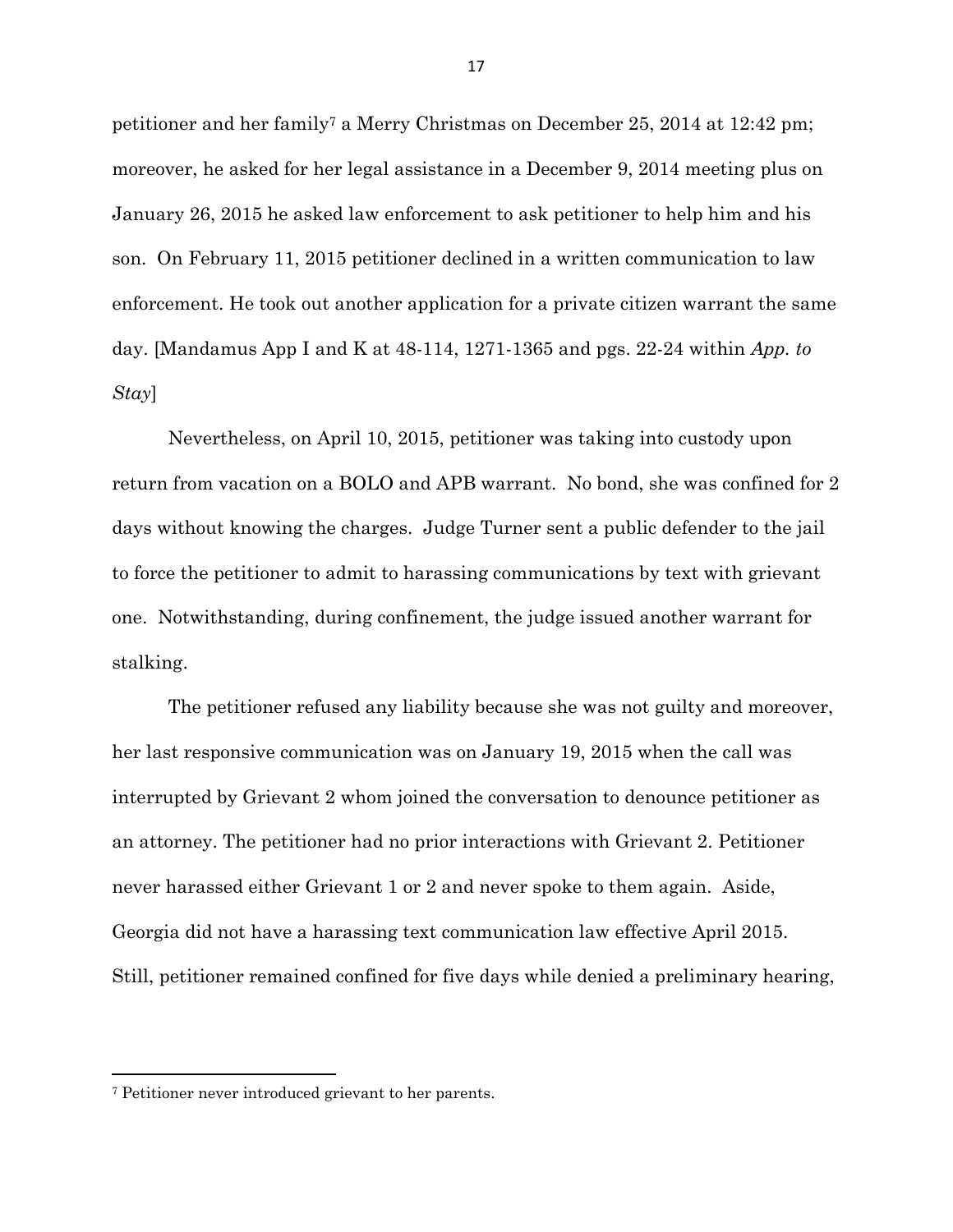food and water, subject to multiple strip searches, and forced to wash her hair with some harsh chemical. [Mandamus App. K. Index 48-114 and 1271-1365].

On April 15, 2015, the petitioner was finally released on an O.R. bond after the court denied her request for a preliminary hearing to confront the accusers. Petitioner never had any proceedings before the Houston Magistrate court. The warrants were subject to constitutional challenge on the grounds of denial of due process because of the ex parte hearing. So, all the accusations cited in the October 7, 2019 order, especially pages 2-5 are false. [Mandamus App. H-J and K - Index to Record 75-100 and 1271-1365]. The county prosecutor did not accept the case from the judge or prosecute the private citizen warrant. [See Mandamus App. D. G. and H].

The petitioner never had a detective to spy on grievant 1 or two. She asked the post office to investigate why he was receiving her mail without her authorization, knowledge or consent and why the internet had postings that he was the principal of her law firm and she had his last name with all mail going to his home. [Mandamus Appendix I pgs. 1-3 and pgs. 15-17, Appx. K. 1271-1365]

#### Fulton

Next, petitioner never appeared before the Fulton court on the private citizen warrants filed by Grievant two. Petitioner filed a motion to dismiss the warrant for criminal defamation on constitutional grounds that Georgia ruled it unconstitutional and based upon the Free Speech Clause of the First Amendment. Further, the disbarment order states that the petitioner said the woman had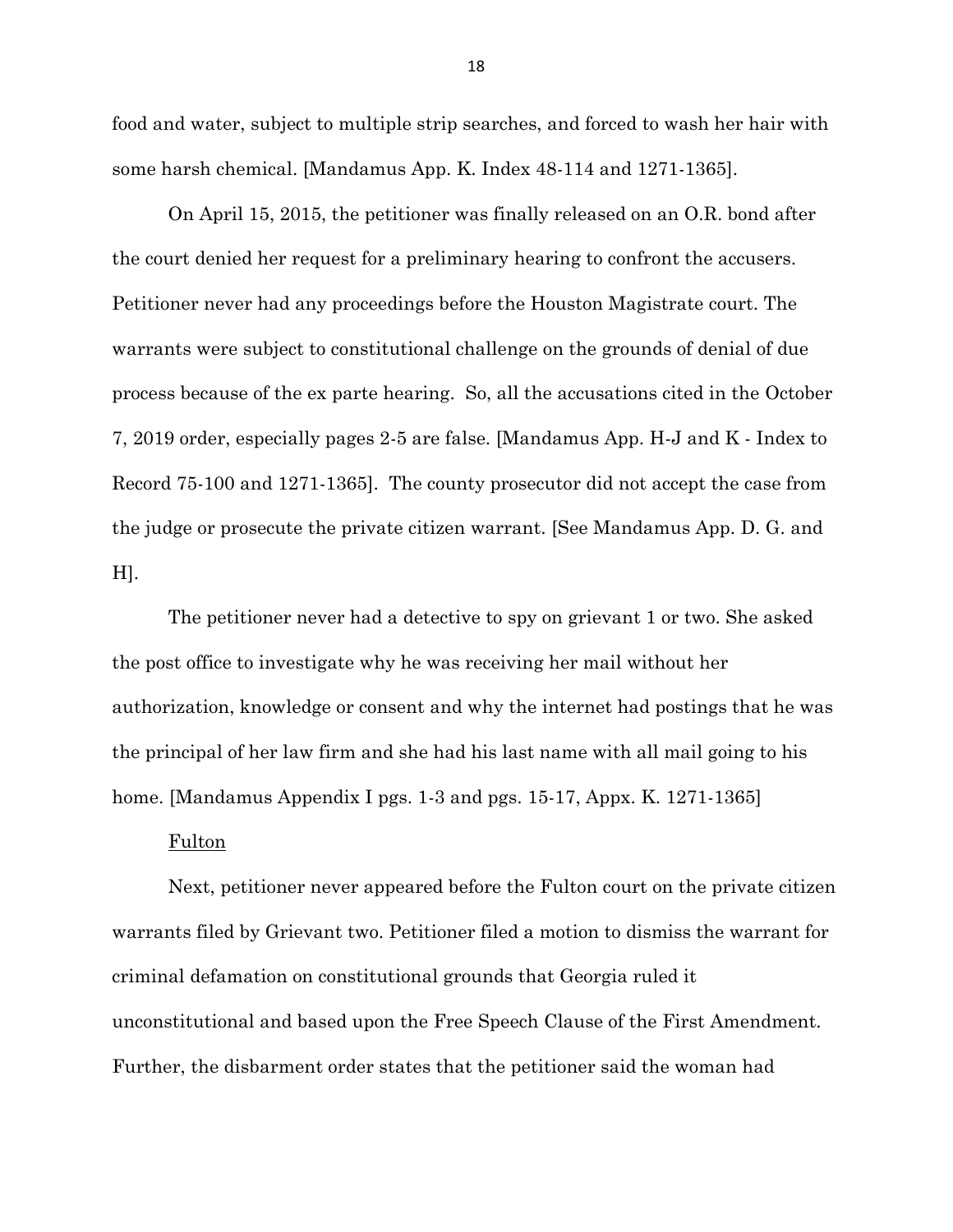bloodshot eyes. This is not disparaging. Grievant 2 took pictures of herself and either she or someone sent the photo to the petitioner. Photos demonstrated bloodshot eyes and constructive and actual possession of alcohol. Grievant 1 alleged that Grievant 2 sent the photos because she took them at a public event with him in October 2014<sup>8</sup> and petitioner and Grievant 1 discussed the matter. Petitioner never disparaged anyone. [Mandamus App. K – Index 75-114]. Nevertheless, the Fulton court dismissed the action without any hearing, proceeding or notice.

#### **Pre and Post Formal Compliant Proceedings**

Denied Petitioner Homestead Judge and Forum Shopped for Special Master of

**Choice** 

On March 27, 2015, the State Bar sent petitioner a demand by email to

change her homestead address by falsely asserting return of mail so that Mr.

Patrick Longan from Katherine Lumsden's circuit could preside as special master.

[App. E, F, and H, plus Appx. K 177-211 and 1271-1365].

Updated mailing address for the State Bar of Georgia From: attysjjeff <attysjjeff@aol.com> To: Wolanda Shelton <WolandaS@gabar.org> Date: Fri, Mar 27, 2015 11:33 am

Good morning, Ms. Jefferson.

I am writing to request a current mailing address for you. The State Bar of Georgia has been attempting to mail you important documents and they have been returned by the U.S. Post Office. Feel free to email me your correct address and please contact the Membership Department to update your mailing address with the State Bar of Georgia.

Thank you for your prompt attention to this matter.

<sup>8</sup> October 2014 not October 2015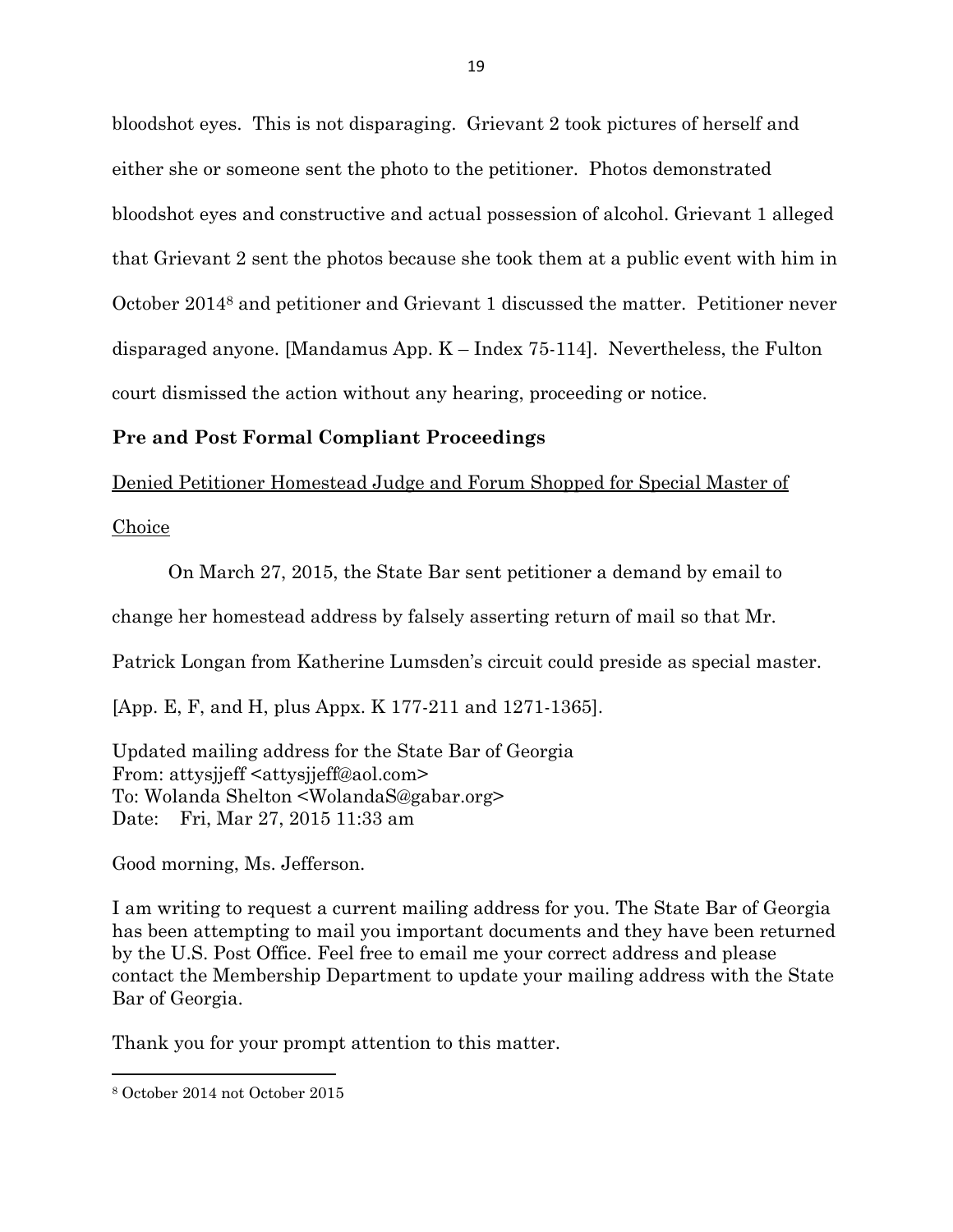#### Wolanda Shelton

#### Grievance Counsel

The following day, on March 28, 2015 Shelton served the petitioner via email with a complaint filed by grievant 1 and 2, however, the information therein, misspelled petitioner's name, had an incorrect name and location of the county courthouse in his homestead, and other altered material called into question who actually wrote the grievances. [Mandamus App. K. Index 46-114 and 1271-1365] Proceedings involving complaint, evidentiary hearing, discovery, and conflicts

On January 28, 2017, the Bar advanced its formal complaint. On February 2, 2017 the petitioner filed her Answer and requested an evidentiary hearing under Rule 4-213. She also filed challenges and sought reappointment of Patrick Longan as the special master, but her request was denied. In February 2017, Mr. Cobb filed a responsive pleading to the motion to recuse and disqualify Mr. Longan based upon conflict of interest [Mandamus Appx. L and K. Index R. 322-326]. He wrote Ms. Bridget Bagley, counsel for the review board. He said, **that the conflicts although apparent will not deny due process because he will file a request for discovery, then will allege that the petitioner failed to comply with discovery, then will seek a sanction and because he will win by virtue of default the Supreme Court of Georgia will deny review**. Bagley agreed as the counsel for the review board and denied reappointment. [Mandamus Appx. L and K – Index R. 327-329].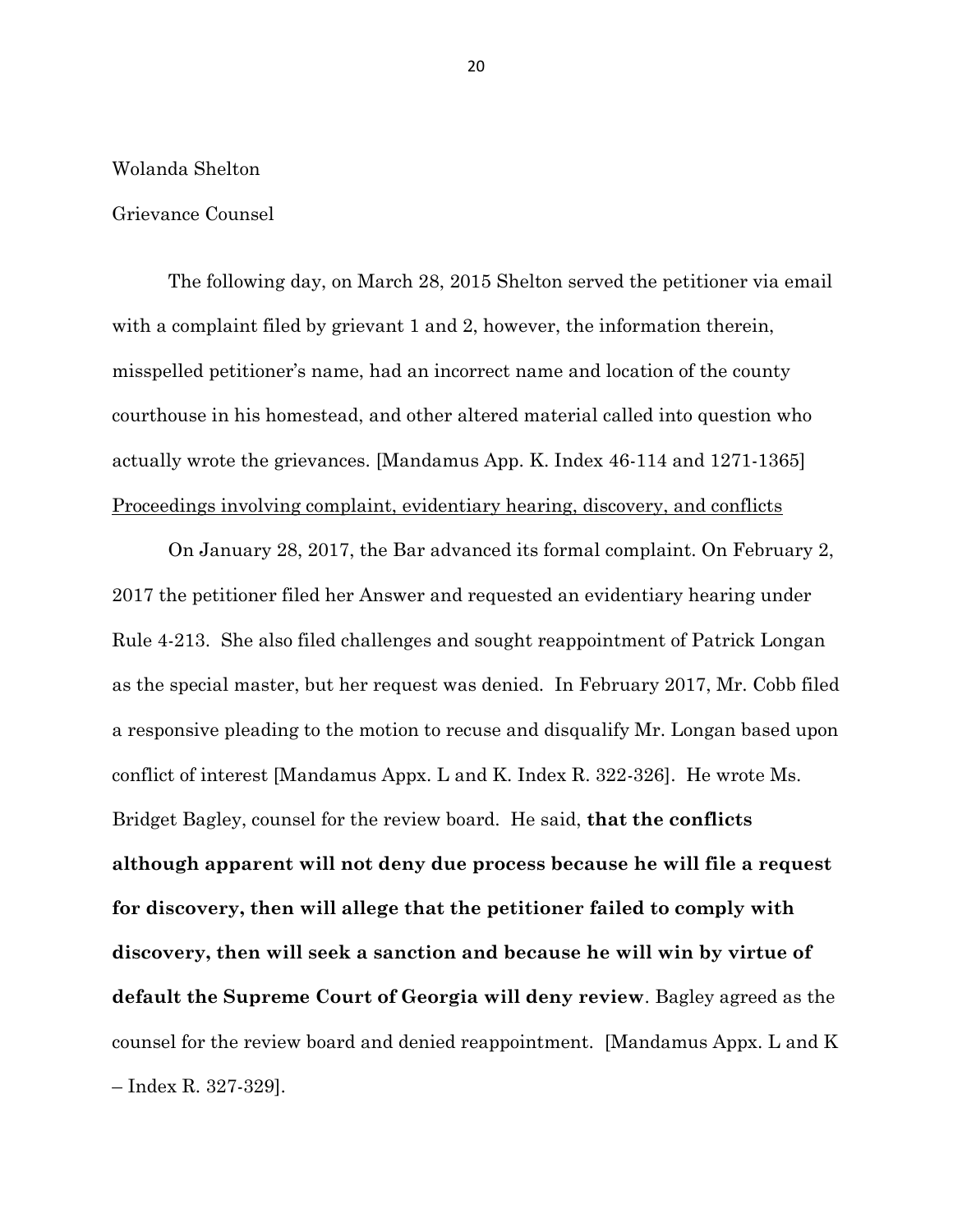Six months later, Cobb filed a Motion for Sanctions without ever serving discovery upon the petitioner [App. D, F and K]. He claimed that he mailed discovery via regular U.S. mail, but customary practices had been to email and mail all communications. He did not email or mail. [App. D. G and H]. More compelling, is after the clerk of the disciplinary board finally allowed petitioner to review the docket, petitioner noted dozens of documents never received that had been filed by the State and special master. So, she moved the board to furnish all documents instanter. [Mandamus Appx. K – Index R. 963-972].

On September 5, 2015 Mr. Cobb served discovery via email. Petitioner responded the same day. [Mandamus G and K. Index 587-605]. Then, on September 11, 2017, the special master issued an untimely notice for a September 18, 2017 sanction hearing for failure to comply with discovery even though the scheduling order concluded all discovery on October 31, 2017. Plus, he filed it to prevent petitioner from receiving responses to her discovery upon the State and grievant. Petitioner challenged the notice to no avail. [Mandamus App. L and K Index R. 334].

Then, Longan personally called two Mercer University law school graduates now judges to ask to use their courtroom – conflicted judge, Katherine Lumsden of Houston County and Karyn Powers of Clayton County. He scheduled use of Powers' courtroom over objections and conducted an open court session. On September 18, 2017, he secured a blue uniform police officer not county bailiff and denied petitioner access to her phone not William Cobb. He forced petitioner to sit in the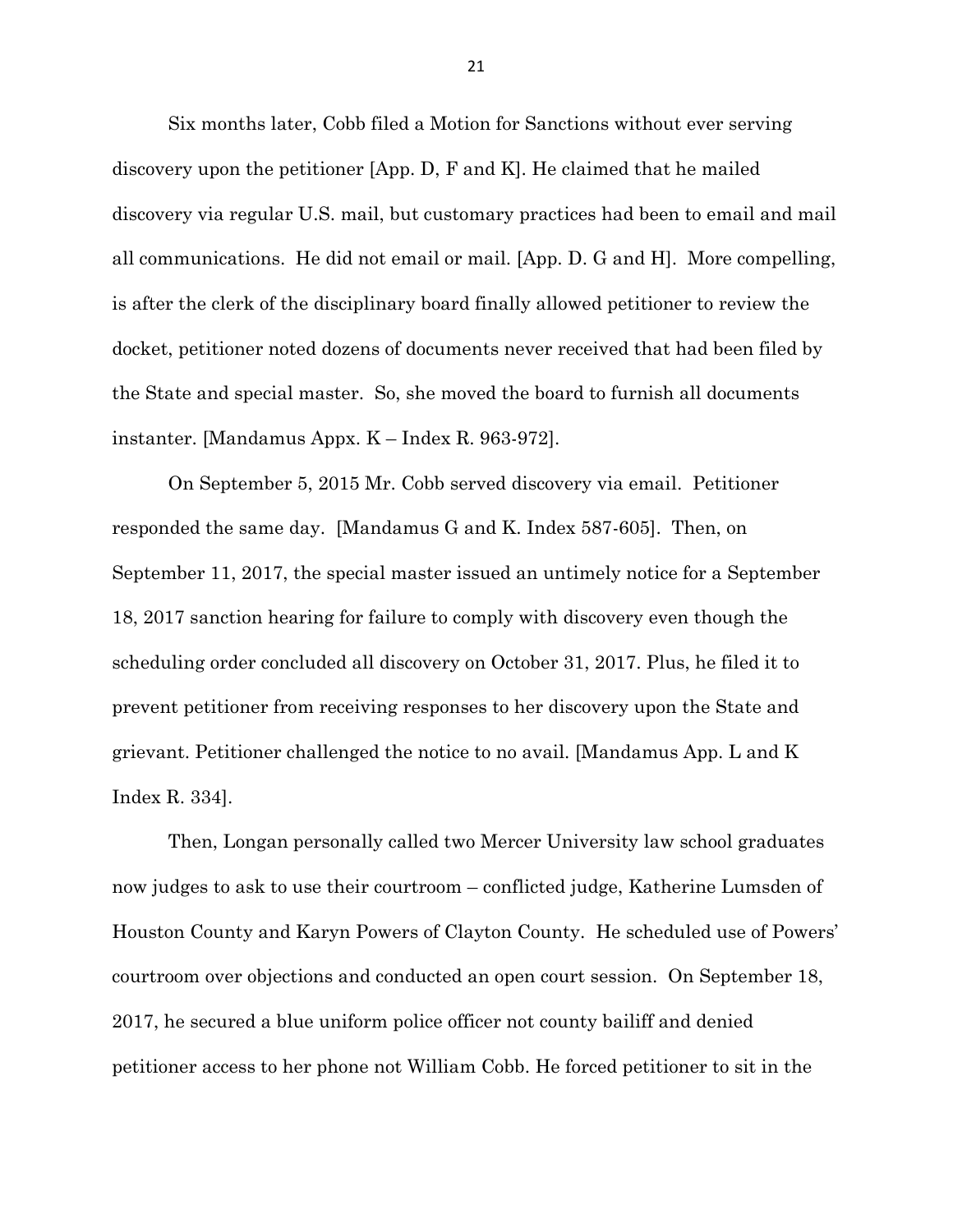area where probationers sat. He denied her due process, created a hostile environment, no eye-to-eye contact, and in a threatening tone and posture he demanded the petitioner to state on the record that he gave her due process. She objected. He then looked to his computer and continued typing never engaging petitioner thereafter except to interrupted her on the record and demand he gave her due process. [App. H and K]. Under these circumstances, she still testified regarding compliance with discovery that she did not receive discovery in May 2017, that she filed responses upon receipt, and stated her objections. [Mandamus App. L, K Index Transcripts and App. H]. The sanction 'hearing' was limited to discovery not the merits of the complaint.

On October 9, 2017 Longan entered an order granting sanctions. His order struck petitioner's answers, discovery request upon the State, grievant and Mercer University and, he also denied her motion to dismiss the formal complaint. Petitioner filed objections and a motion to vacate and set aside the order, which he denied. [Mandamus Appx. H and K].

#### **Order of Discipline**

# Denial of Due Process, Infirmity of Proof of Misconduct and Legally and Factually Flawed

#### *Romantic Relationship*

The Supreme Court of Georgia order of discipline grossly and incorrectly states the following:

That the petitioner had a romantic relationship with a client [Grievant 1], which is false and contradicted by the record in the case. Moreover, the grievant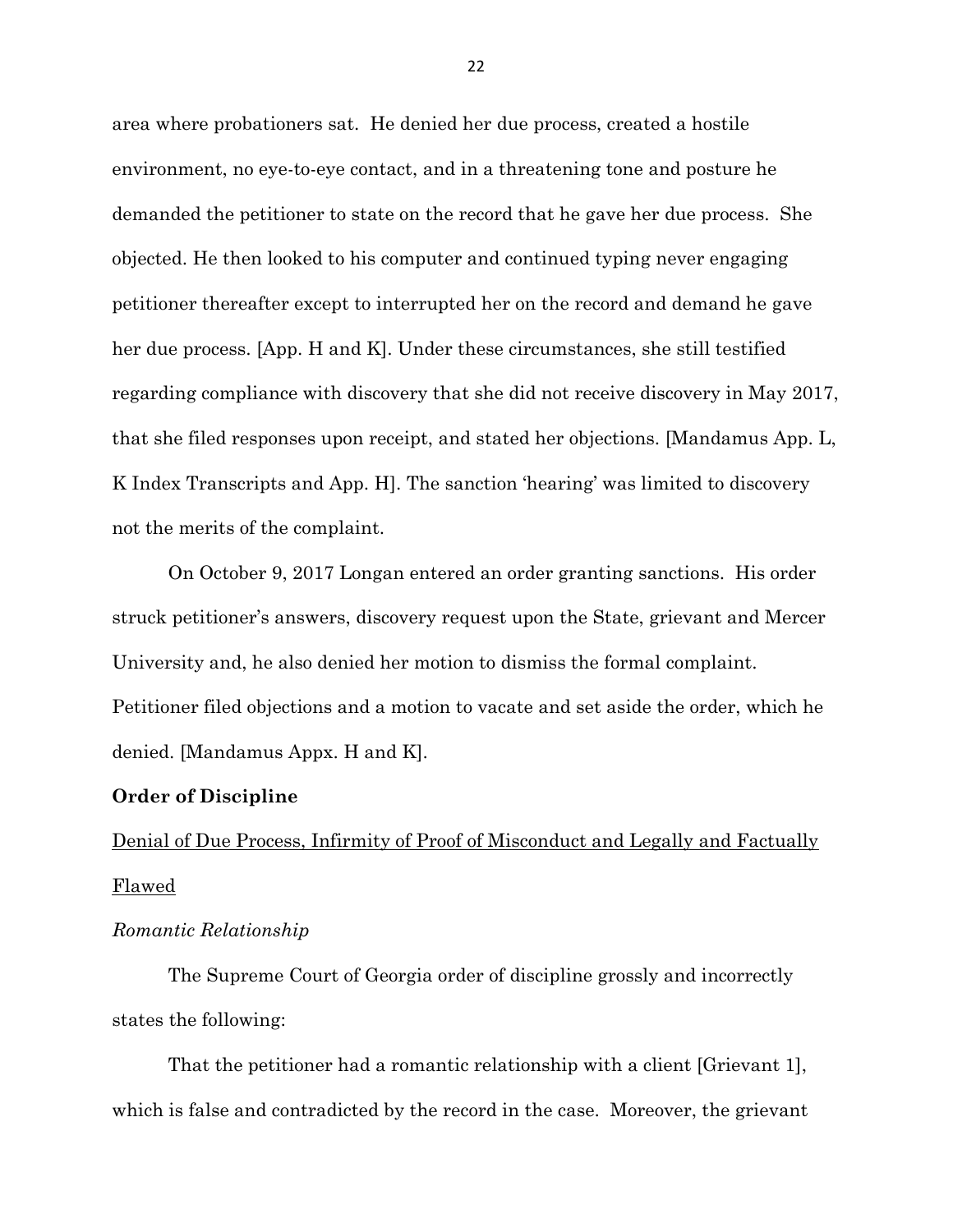states in his own statement that he 'dated' the petitioner in 2008 six years prior to 2014. Respectfully, the terms romantic relationship, dating, and association have different meanings to petitioner. The petitioner met grievant through a distant relative and stopped associating with grievant shortly after they met in 2008 immediately upon learning that he had multiple marriages, child out of wedlock, and had dropped out of college. The two lived in separate parts of the State. He was divorced for eleven (11) years before the petitioner met him and he had custody of his son. Now, he needed assistance retrieving his son from his former wife who removed the child without authorization from a church retreat. The parties were not dating during, after or ever since he sought legal representation.

More compelling, the record proves that on January 16, 2009, the petitioner contacted the State Bar of Georgia ethics department to seek permission to represent the grievant [See below and Mandamus App. E and K. R. 46-114 and 1271-1365]. Rebecca Hall of the State Bar Ethics committee provided a response to petitioner's request for guidance. Petitioner sent the communication to all parties including grievant and the presiding judge [Katherine Lumsden] via email, fax and certified mail. Then, six months later the petitioner successfully represented grievant 1 before Lumsden's court.

The Bar was given specific clarity that the parties no longer associated and were not romantically involved. Petitioner was never charged under Rule 1.7 because the Bar knew that she did not have a conflict of interest.

-----Original Message----- From: Becky Hall <BeckyH@gabar.org>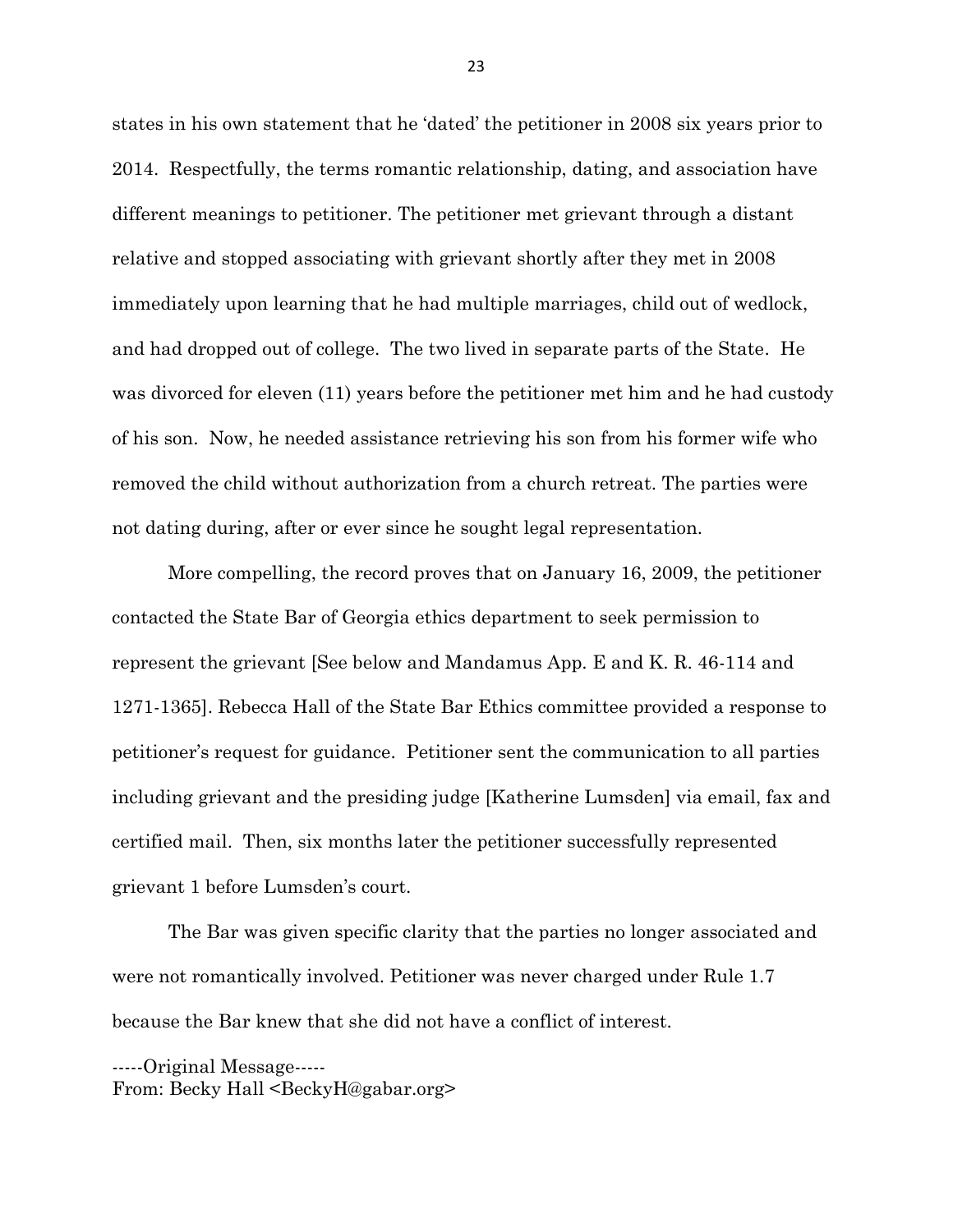To: attysjjeff@aol.com Sent: Fri, 16 Jan 2009 3:03 pm Subject: RE: Confidential - Reply from the State Bar of Georgia

Thank you for the clarification. My advice would differ somewhat if A and B were not already divorced. (See In the Matter of James W. Lewis, 262 Ga. 37 (1992). Rule 1.7 is the rule on point. The main question you should ask yourself is whether there is any thing now (or in the foreseeable future), including your own interests, that would prevent you from doing your professional best on behalf of Person A. (For instance, if you become so incensed with the situation (or otherwise angry at B), that you are not able to speak to (or otherwise negotiate with) the opposing party, then you should not represent A.) If you are a member of another state/district's bar association, you may want to contact them, as different jurisdictions differ slightly on romantic relationships with clients. I hope you find this helpful.

Petitioner won custody of his son without incident.

Periods of direct representation were 2009-2011, which includes the Georgia Court of Appeals and not 2008-2010 as alleged in the order to disbar. The order remained in effect until the child graduated high school or turned eighteen, whichever occurred first. He remained in high school until after his  $18<sup>th</sup>$  birthday – contrary to the order [App. A. pgs. 2-5].

Nevertheless, months after winning custody, Katherine Lumsden filed a bar complaint against the petitioner citing she had no knowledge the parties dated. Her frivolous bar complaint was overcome by evidence that Lumsden retained Claire Chapman, GAL to do a case study on the petitioner after the January 16, 2009 ethics inquest. [Mandamus App. E and App. K 75-100 and 1271-1365[. Still, the Bar opened the case from 2009 through October 16, 20149. Then, proceeded in

<sup>8.</sup> During pendency of Fulton lawsuit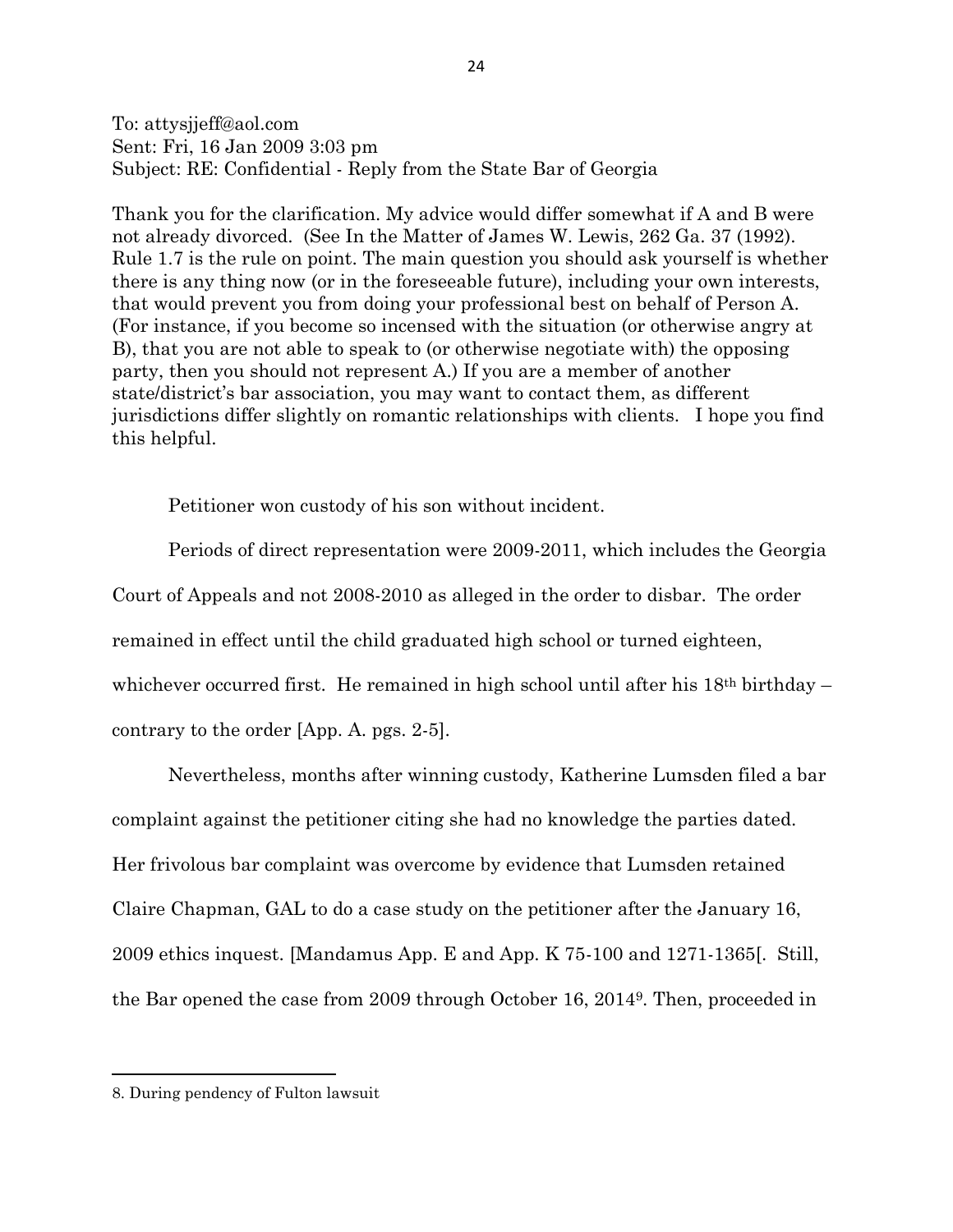March 2015 with this case. Lumsden is the bar complaint<sup>10</sup> referenced in the order [Mandamus App. A].

#### Violation of Due Process Under Rule 4.2

The Supreme Court alleges that the petitioner violated Rule 4.2 when she communicated with grievant 2 while under legal representation on March 2, 2015 knowing that the person filed a bar complaint against the petitioner. [App. A pgs. 2-5]. However, the record proves that Wolanda Shelton of the State Bar of Georgia served the petitioner with the complaint **26 days later on March 28, 2015** via email as referenced herein and petitioner had no knowledge of the complaint when she served her responses upon the *pro se* grievant 2 to the private citizen warrant and malicious prosecution on March 2, 2015. [Mandamus App. E and F]. The bar has changed their allegations in support of violation of Rule 4.2 multiple times throughout the course of this case every time the petitioner disproves them.

The facts to implicate Rule 4.2 have been that 1). petitioner communicated on January 26, 2015. Evidence proved the party was not under legal representation when petitioner mailed letter and that their attorney contacted petitioner for the first time on January 27. 2015, 2). That petitioner communicated on February 13,

<sup>&</sup>lt;sup>10</sup> The order also notes a prior bar complaint from 2004 allegation asserting the petition failed to report litigation on her fitness to practice law application – she was not involved in litigation. Rather, she won a home warranty arbitration based upon terms of new home building warranty. It was not a court proceeding. Plus, petitioner challenged the Bar's Rule 1.5 regarding attorney fees because the Bar does not have a set rate to charge clients. Petitioner fees were in full compliance with customary practices and her pro bono services were free.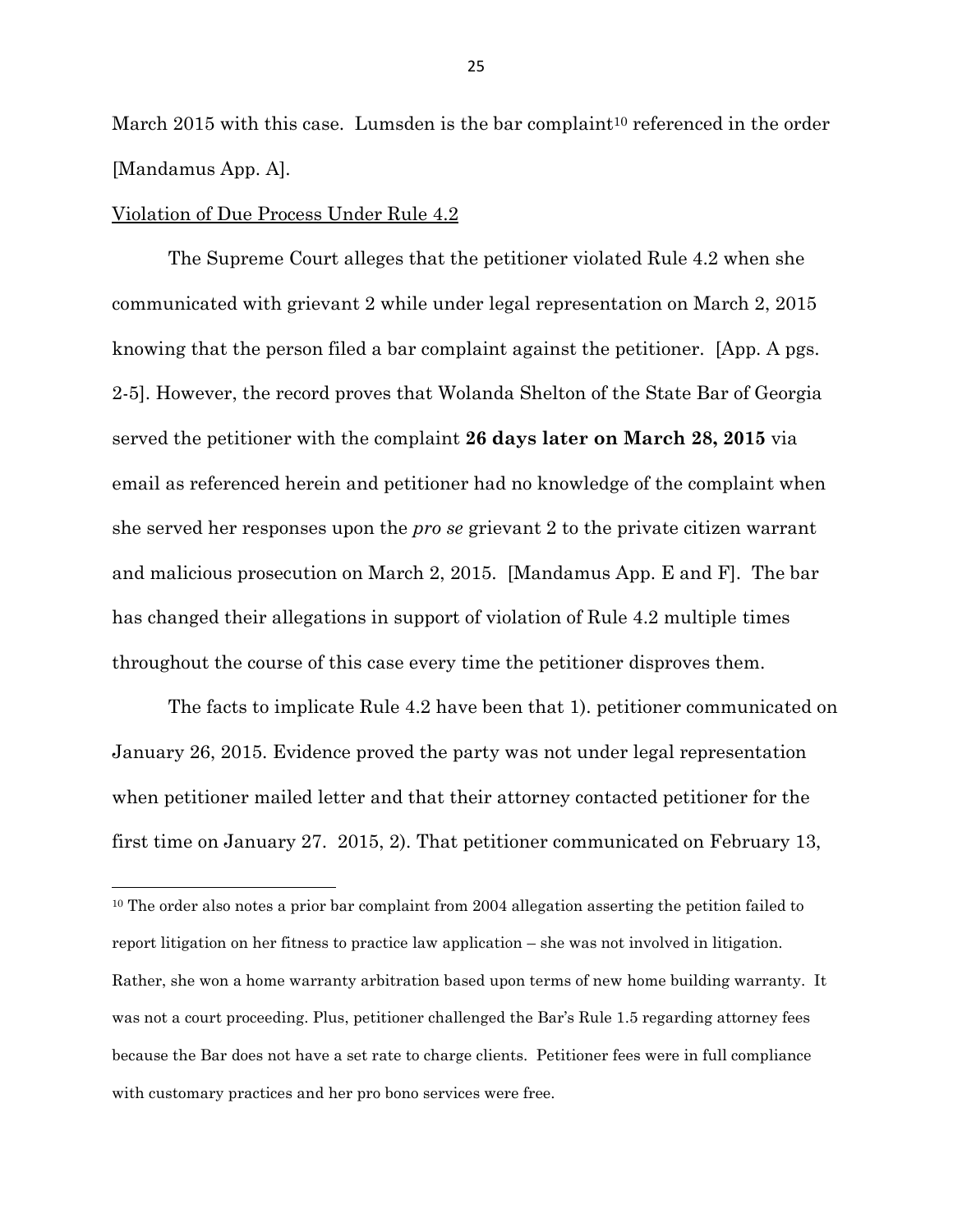2015, the bar received evidence that the grievant had filed a private citizen warrant and proceeded pro se.). 3). That petitioner contacted the grievant when she served her with the January 26, 2015 letter that had been returned to the petitioner due to the incorrect zip code, the bar received evidence that those communications were not subject to any legal representation and was just a copy of the letter directed to law enforcement in response to their January 19, 2015 allegations. [Mandamus App. D, F. and J].

#### Violation of Petitioner's Right to Due Process in Prosecution of Rule 3.3, 8.1 and 8.4

The bar overcharged the petitioner in the shot-gun formal complaint with no facts to support Rules 3.3, 8.1 and Rule 8.4. Then continued to change the allegations during the course of the proceedings every time the petitioner filed a response, including falsely asserting she violated 1). when she filed her Motion to Dismiss, 2). when she said that she did not receive Discovery, 3). That she changed her mailing address to change homestead when in fact, Wolanda Shelton forced petitioner to change her address on March 27, 2015; and, finally 4). that she lied to the Houston, Fulton and federal court. All of their accusations are false. [Mandamus App. K -R. 3-45, 1058-1067, 1068-1138, 1366-1437 and the October 7, 2019 order at App. A]

#### **REASONS FOR GRANTING THE STAY**

"To obtain a stay pending the filing and disposition of a petition for a writ of certiorari, an applicant must show (1) a reasonable probability that four Justices will consider the issue sufficiently meritorious to grant certiorari; (2) a fair prospect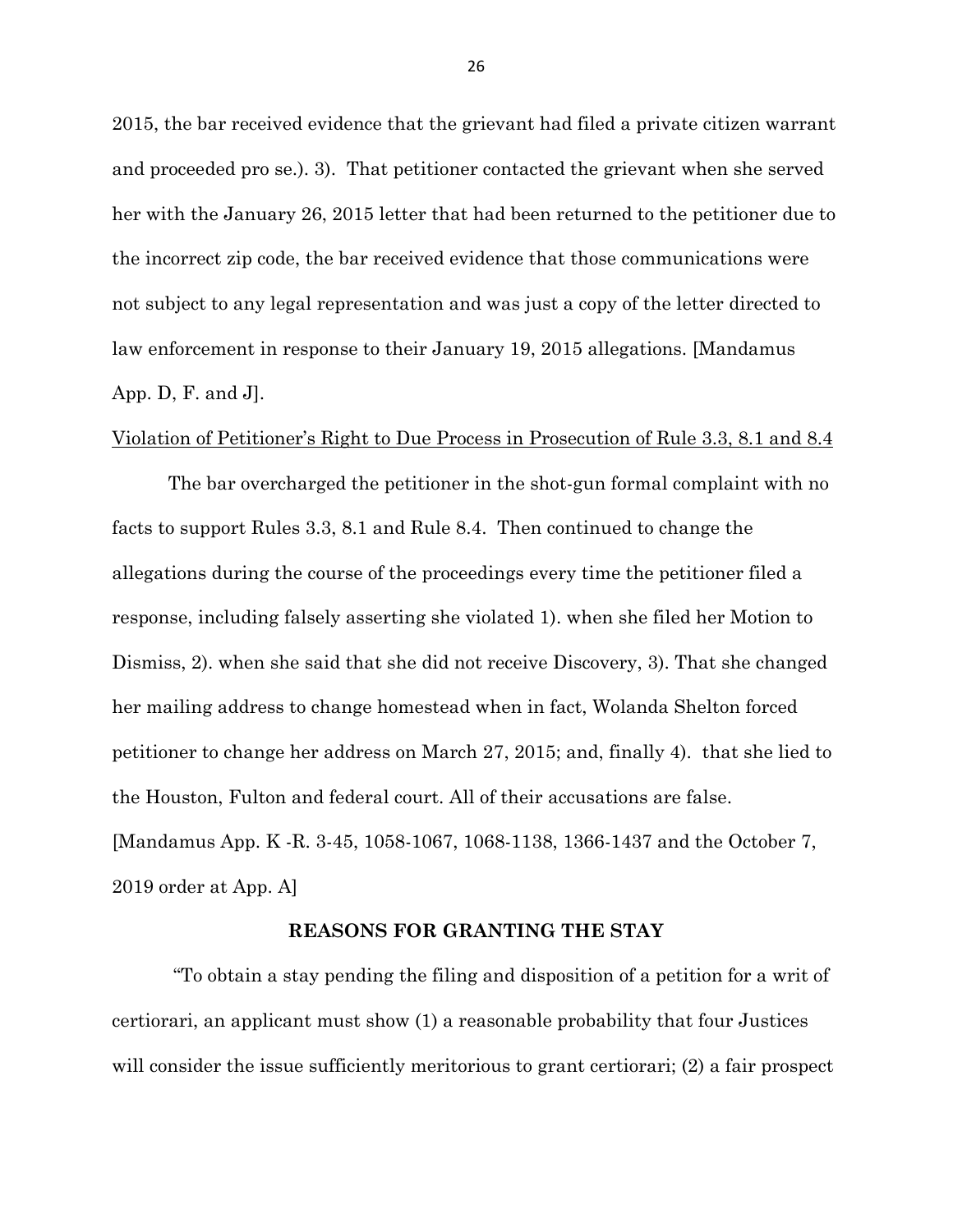that a majority of the Court will vote to reverse the judgment below; and (3) a likelihood that irreparable harm will result from the denial of a stay*." Hollingsworth v. Perry*, 558 U.S. 183, 190 (2010). These standards are readily satisfied in this case.

## **I. There is a reasonable probability that the Court will grant certiorari to determine whether the order of discipline is constitutional and lawful**

Due process issues exist as Jefferson did not have **a full and fair opportunity to litigate,** more obvious, she had a conflicted prosecutor, special master and review board panelist. Jefferson **did not have fair notice** of the facts to implicate Rule 3.3, 4.2, 8.1 or 8.4. Jefferson **was not represented by counsel** and no one said that she could have counsel, needed counsel for these proceedings or had to be represented by counsel.

Both **special master and review board panelist were conflicted** and bias in their decision making.

Georgia **denied Jefferson a mandatory Rule 4-213 hearing** after she made three timely speedy trial requests under the rules. Georgia **denied Jefferson a Rule 4-219 review board hearing**, plus the Supreme Court of Georgia **denied Jefferson oral argument upon request and denied her an OCGA 15-19-32 trial by jury**. Although the Supreme Court of Georgia order states they are a judicial branch of government and do not have to honor the law to grant a trial, they did not conform to standards set by the judicial branch of government, either. Georgia's order contravenes more than four (4) United States Supreme Court cases that are precedent in attorney disciplinary proceedings.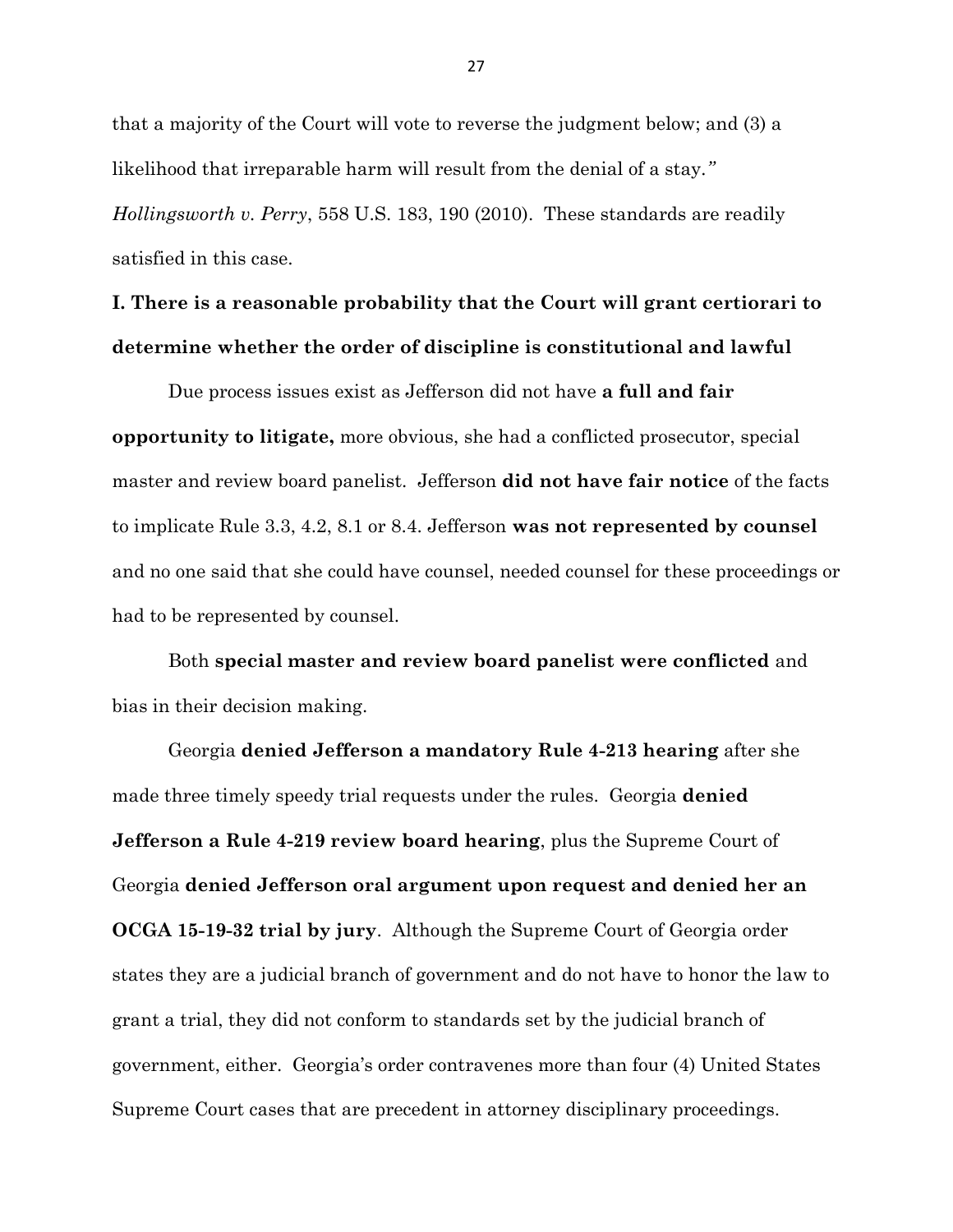Georgia **denied Jefferson an opportunity to confront and cross-examine witnesses**. Plus, Georgia **denied all of her discovery request upon the Bar and grievant**, too.

Disturbing, Jefferson also **suffered denial of an adequate opportunity to make all available factual and legal arguments** in her case, and her responses and pleadings were not read as evidenced by the state bar order to disbar, which states she 'did not respond to discovery or testify at the sanction hearing' and she is thereby subject to an order of disbarment by virtue of default.

Next, Jefferson testified at the September 18, 2017 sanction hearing, that was **not timely noticed on September 11, 2017.** 

Next, the order to disbar states that Jefferson lied to the federal court in her challenges to the private citizen warrants when she said there existed a police report filed against her. The order asserts that no such police report was ever filed against Jefferson. These gross errors are adverse inferences that the court relied upon to petitioner's detriment to deprive her of a license to practice law. Compelling, the Bar **failed to meet and could not meet its standard of proof** required to establish professional misconduct by clear and convincing or preponderance of the evidence and that is why they continued to deny petitioner due process and a hearing.

Finally, the proceedings **denied Jefferson the range of evidentiary issues in a quasi-criminal bar** proceeding as determined by the U.S. Supreme Court in *In re Ruffalo*, 390 U.S. 544 (1968), because the Bar denied her the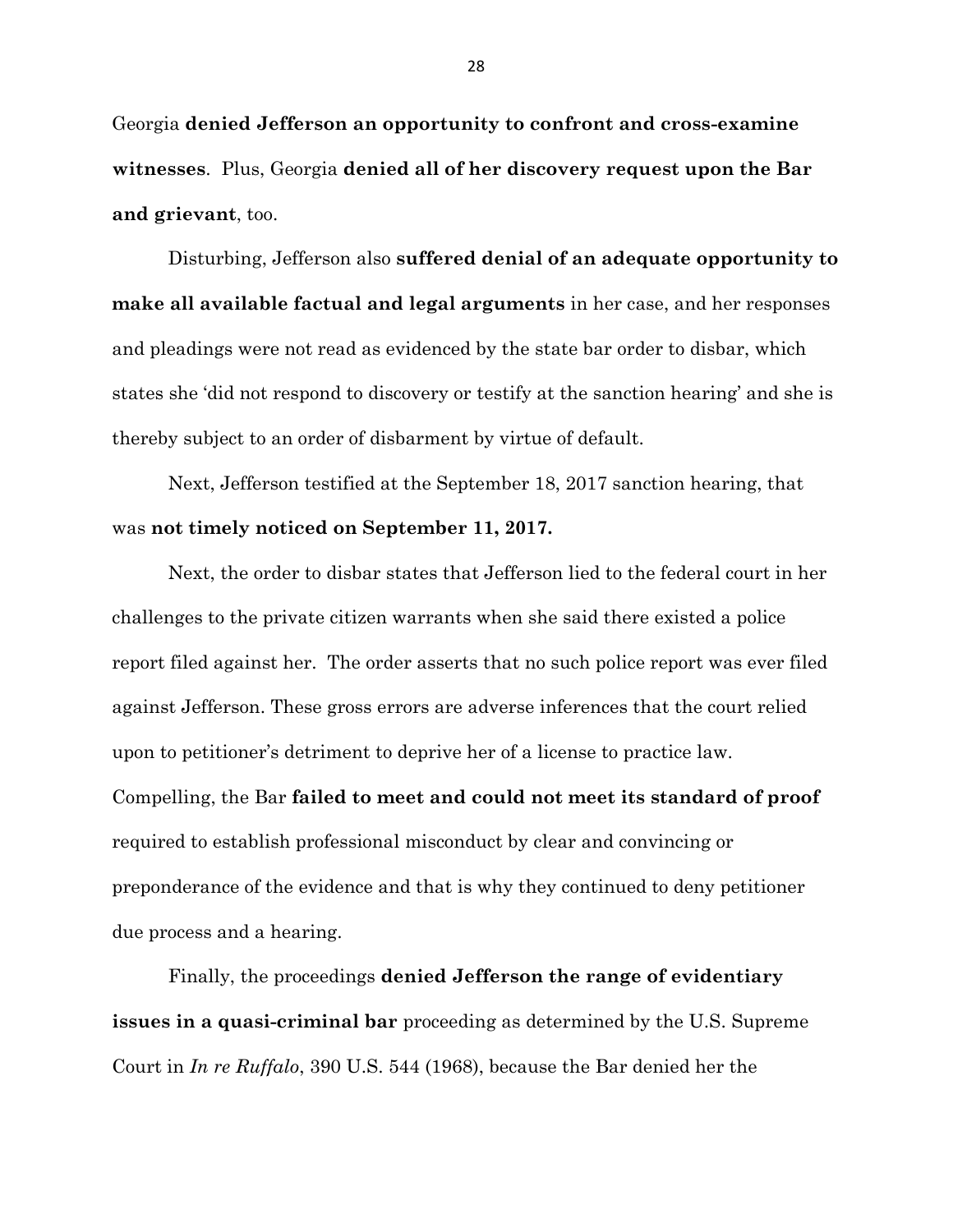opportunity to present evidence to be considered by the state or to review evidence against her. In fact, days before her discovery was due from the State, the special master entered his order of sanction against her by virtue of default.

#### An Infirmity of Proof Establishing Misconduct

This case demonstrates a denial of due process and an infirmity of proof establishing misconduct Therefore, the record is devoid of evidence to support or implicate rule 8.1, 3.3, 4.2, or 8.4 and the email from Judge Batten also proves the same.

# **II. There is a fair prospect that this Court will reverse the Supreme Court of Georgia's decision upholding the conflicted review board panelist report and recommendation to disbar the petitioner**

The order of disbarment violates due process, equal protection, and selfincrimination rights accorded petitioner under the U.S. Constitution and Georgia, civil rights under 42 U.S. C. 1983, and contravenes supreme court precedent in Spevack v. Klein, 385 U.S. 511 (1967), In re Ruffalo, 390 U.S. 544 (1968), and the use of active market participants not supervised by the State Bar of Georgia or the Supreme Court of Georgia to protect attorneys from anticompetitive acts and conduct that deprive due process and equal protection during disciplinary actions violates constitutional rights. See also, North Carolina Board of Dental Examiners v FTC, 135 S. Ct. 1101 (2015).

The issues that befall the petitioner and other attorneys subject to disciplinary action in Georgia outweighs the harm to Georgia and their State Bar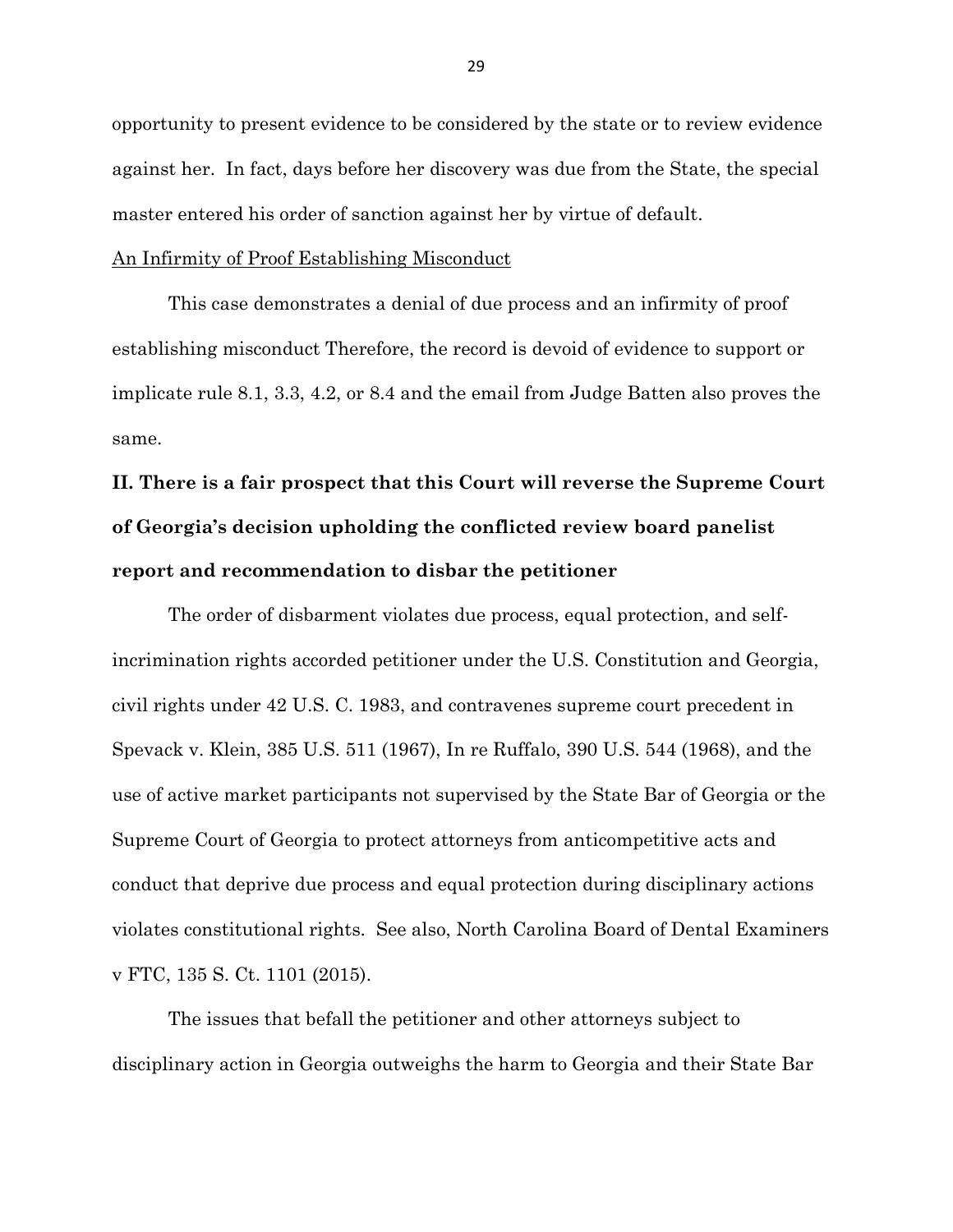from having to delay enforcement of the October 7, 2019 order of disbarment under default judgment. Rule 4-213 prescribes,

(a) Within 90 days after the filing of petitioner's answer to the formal complaint or the time for filing of the answer, whichever is later, the Special Master shall proceed to hear the case.

In almost every setting where important decisions turn on questions of fact, due process requires an opportunity to confront and cross-examine adverse witnesses. Where the "evidence consists of the testimony of individuals whose memory might be faulty or who, in fact, might be perjurers or persons motivated by malice, vindictiveness, intolerance, prejudice, or jealously," the individual's right to show that it is untrue depends on the rights of confrontation and crossexamination." See Goldberg v. Kelly, 397 U.S. 254, 269(1970). See also ICC v. Louisville & Nashville R.R., 227 U.S. 88, 93 -94 (1913), Greene v. McElroy, 360 U.S. 474, 496 -97 (1959). Mathews v. Eldridge, 424 U.S. 319, 343-45 (1976). This entire proceeding was reviewed by pleadings, and the denial of a hearing proves its impact on the outcome of this case – gross errors of facts and misapplication of law within the October 7, 2019 order of discipline.

#### Jurisdictionally Speaking

The lack of uniformity across this country and within the State of Georgia violates due process. Georgia choses to rely upon the American Bar Association standard in ethics cases only for disciplinary/sanction guidance, but not to ensure due process.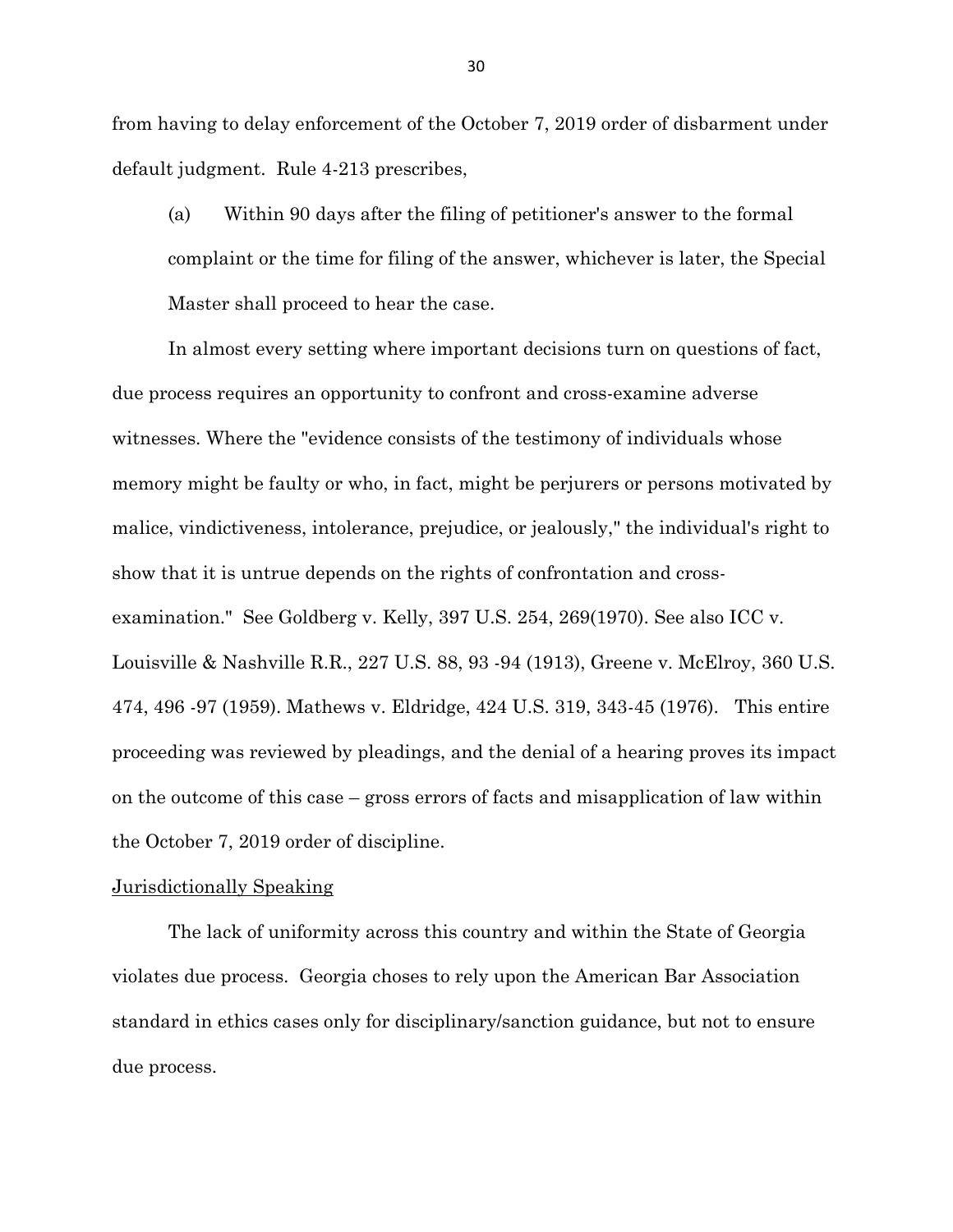**Alabama** requires a mandatory hearing under Rule 12 (e) in disciplinary actions**. Florida** appoints a county or circuit judge and requires a mandatory hearing in attorney disciplinary proceedings. **Texas** attorneys have a trial in the district court and appeals by the Board.

In **Michigan**, a hearing is held in the county where the attorney resides or the primary office of practice is elected by the attorney based upon his homestead. Georgia denied Jefferson a trier of fact from her homestead. Conflicted special master, Patrick Longan is from Middle Georgia, Jefferson's homestead is Metro-Atlanta. In **Pennsylvania**, their supreme court held *In re Schlesinger*, that the use of committees [now called active market participants] to review cases of professional misconduct without affording the attorney a hearing is a denial of due process. 404 Pa. 584 (1961). **New York** requires hearings. See 22 N.Y.C.R.R. sec. 603.4 €, 691.4(1), 806.4 (f) and 1022.19) f). New York also requires "proof that the lawyer had a full and fair opportunity to litigate clause." In **Nevada**, this court held, In **Gentile v. The State Bar of Nevada**, 111 S. Ct. 2720 (1991), that disciplinary Rule 7-107, which sanctioned an attorney from speaking to the press was void for vagueness.

The **ABA Clark Commission** requires due process in every disciplinary proceeding, that includes fair notice of the charges, a right to counsel, right to cross examine witnesses, right to present arguments to the adjudicators, right of appeal including filing of briefs and presentation of oral arguments before the court pursuant to the state rules, and a clear and convincing evidence model.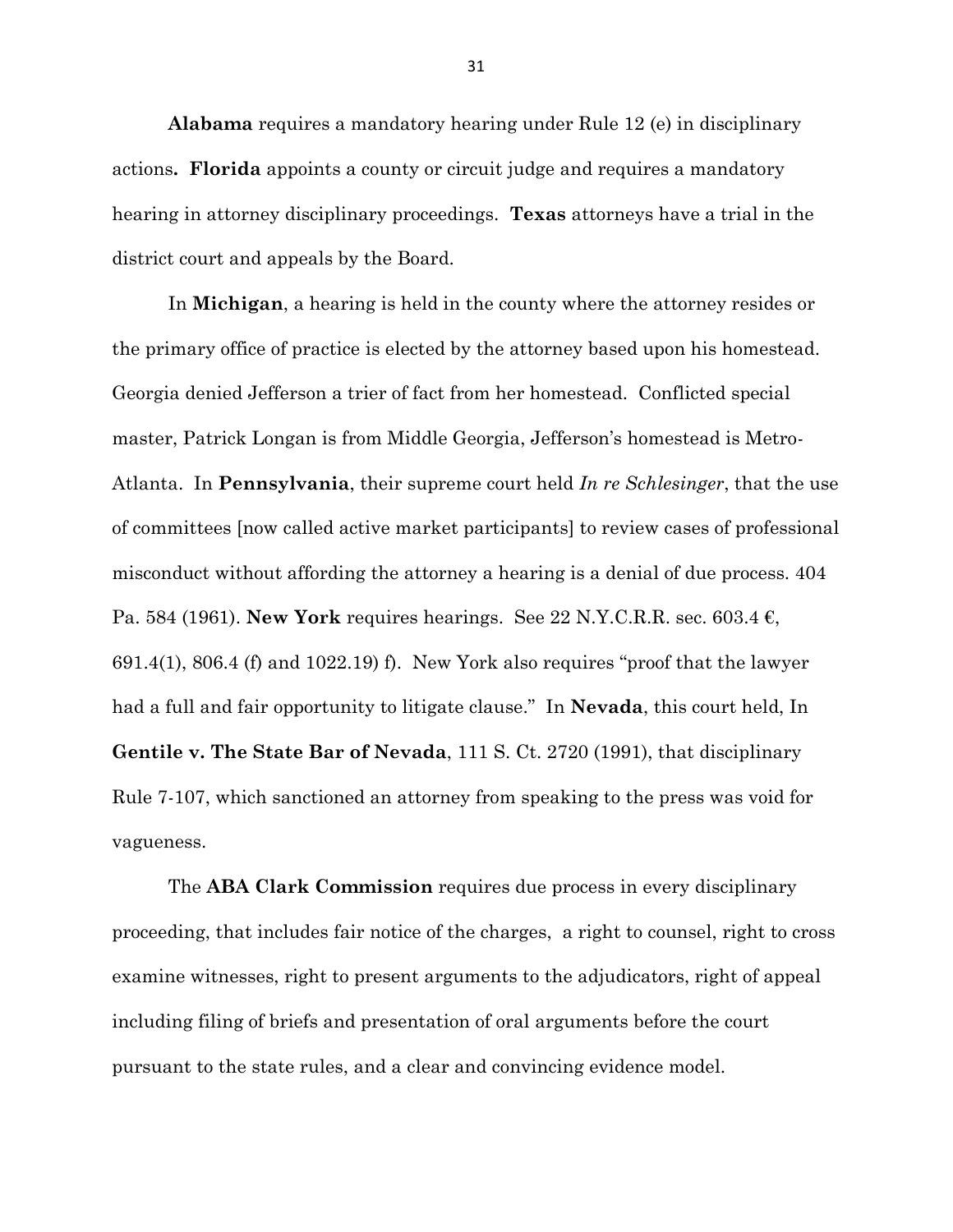Finally, this Court held that the conduct of hearing officers by a person who, while he had not investigated the case heard, was also an investigator who must judge the results of others' investigations just as one of them would someday judge his, raised a substantial problem which was resolved through statutory construction. {App. A. 11-13}. Wong Yang Sung v. McGrath, 339 U.S. 33 (1950) Williams v. Pennsylvania, 136 S. Ct. 1899, 1908 (2016). Gibson v. Berryhill, 411 U.S. 564 (1973). O.C.G.A. sec. 15-19-32 is the legislative intent in Georgia, contrary to the holding by the Georgia Court to deny relief via a trial by jury. Plus, the order is replete with incorrect facts and misapplication of law regarding the applicability of disciplinary orders of *Sam Levine* and *Valarie Redding* to this case. Georgia denied petitioner reappointment of special master, and hearings, but granted *Levine*. *Redding* received a motion for summary judgment hearing followed by a motion to strike her answers. Petitioner only received a sanction hearing limited to discovery and not whether there existed any genuine issues of material fact to support discipline. [See Pet. For Writ of Certiorari at 35-37].

#### **III. Applicant will suffer irreparable harm absent a stay**

Notwithstanding the financial, social, and civic impact that the order of discipline has upon the petitioner; said order is also a violation of her civil and constitutional rights. On October 7, 2019, the same day of disbarment of petitioner, the Supreme Court of Georgia denied discipline of a white female attorney, *In re Denise Hemmann*. She has appeared before the court five times for allegedly violating the rights of clients since 2010. Notwithstanding, petitioner's order of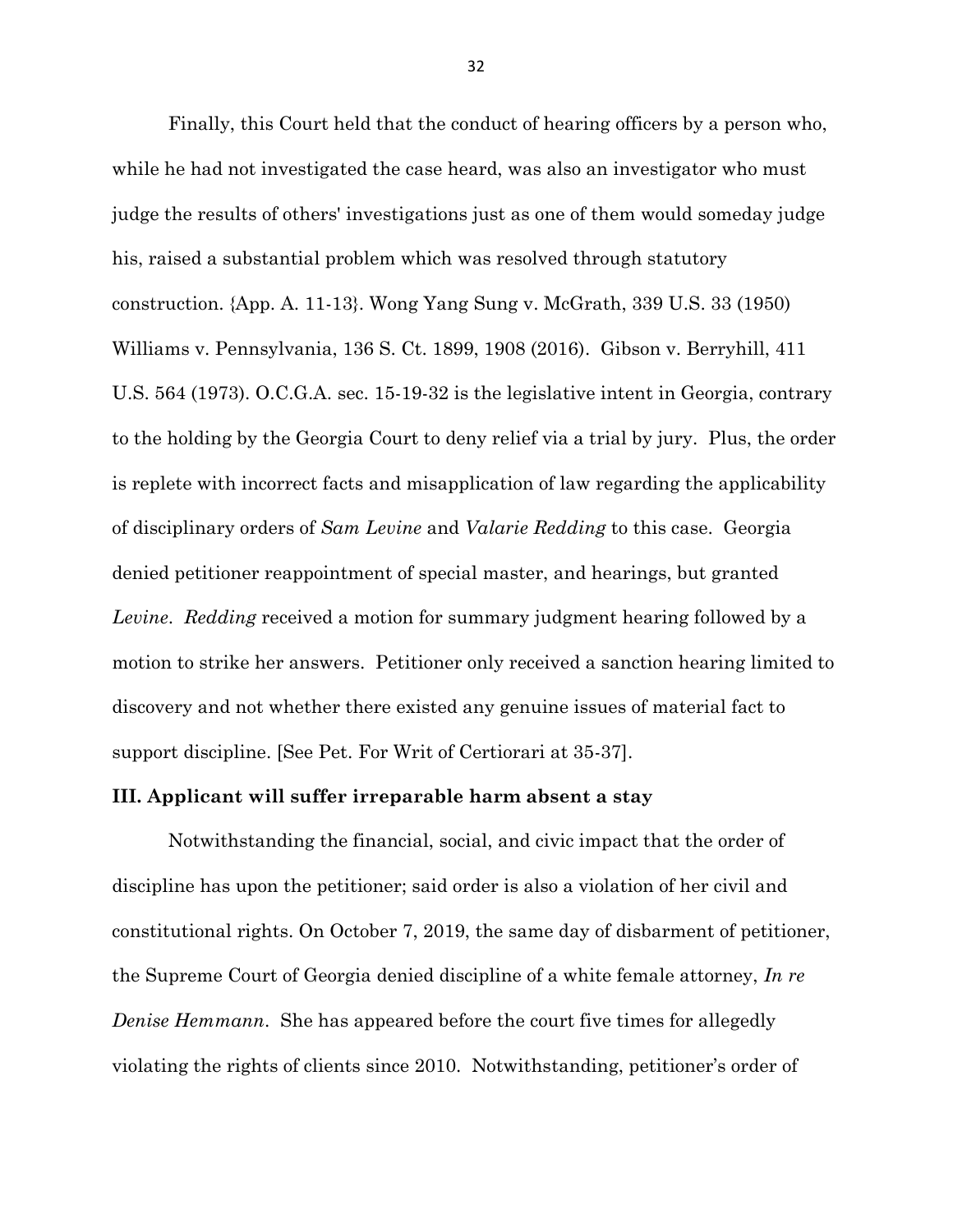disbarment is contradicted by the Georgia Court's recent holding in *Re Joel S. Wadsworth* S19Y1329, where the court held on November 4, 2019 that he should not be disbarred because the evidence did not support a finding even though he defaulted and never filed any response to the bar complaint. See Mandamus Appendix E. "Bad Faith, Disparity and Discrimination" filed December 28, 2018 and App. F. Motion to Vacate and Set Aside.

Similarly argued, under the equal protection component of the Fifth Amendment's Due Process Clause, the decision whether to prosecute may not be based on an arbitrary classification such as race or religion. Oyler v. Boles, 368 U.S. 448, 456

It is as much the duty of the prosecutor [or the Judge] to refrain from improper methods calculated to produce a wrongful conviction (discipline) as it is to use every legitimate means to bring about a just one. 318 U. S. 248. Viereck v. United States, 318 U.S. 236 42.

## **IV. The balance of equities and relative harms weigh strongly in favor of granting a stay**

Granting the stay ensures civil and constitutional protections for petitioner and all lawyers in Georgia. Moreover, this case will set precedent or standards that will govern the nation. Both the Georgia and United States Constitutions prohibit the state from depriving "any person of life, liberty, or property, without due process of law." United States Const., amend. XIV, sec. 1; see also Ga. Const., supra.